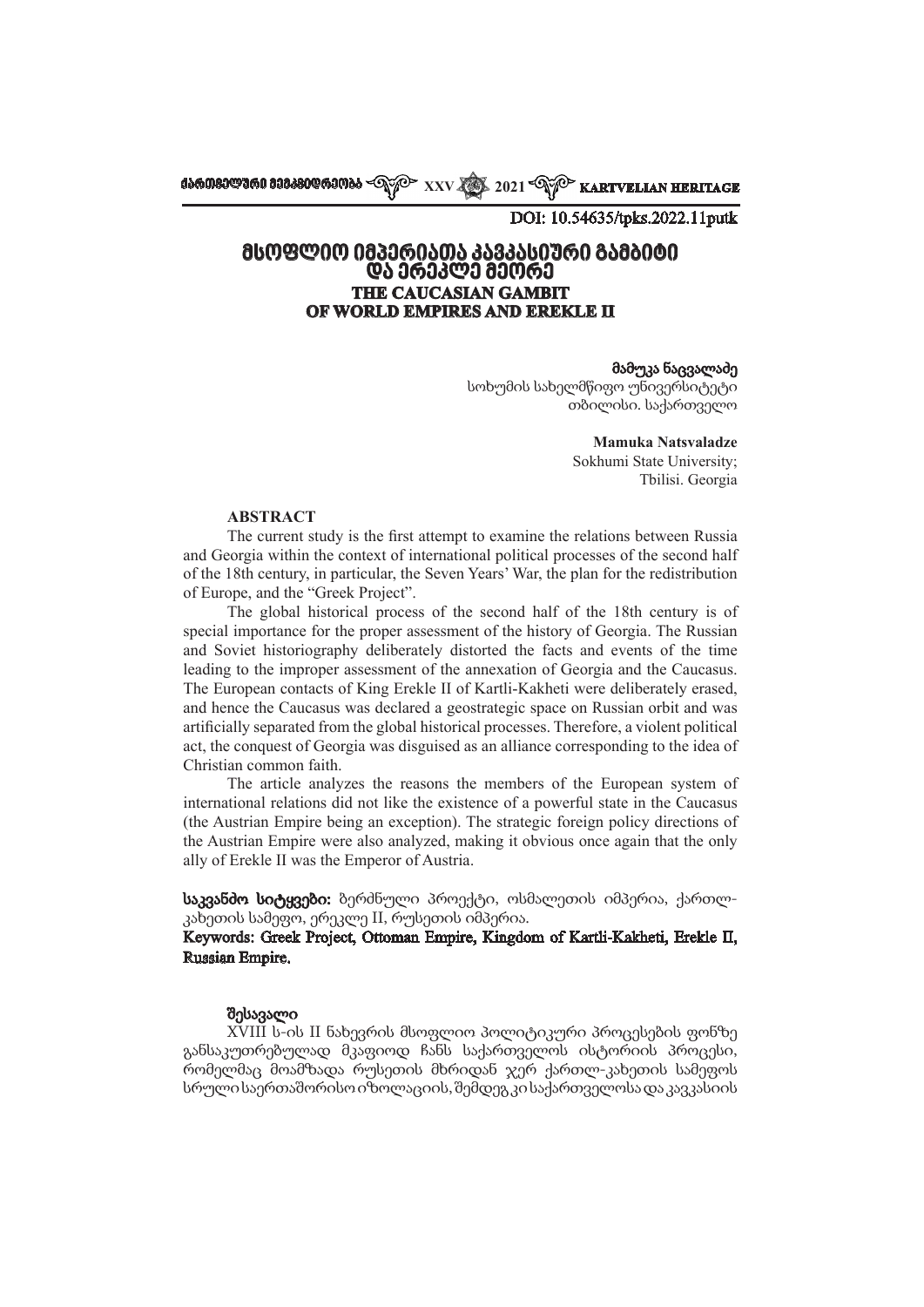ანექსიის წინაპირობები. ამ მტკივნეულ პროცესში ევროპამ საქართველოს ქმედითი დახმარება არ აღმოუჩინა და კავკასია რუსეთს შეატოვა.

ხშირად ისმის კითხვა – რატომ ვერ შეინარჩუნა ქართლ-კახეთის სამეფომ დამოუკიდებლობა? რატომ უნდა ყოფილიყო ქართული სამეფოსამთავროების ყოფნა-არყოფნა დამოკიდებული რუსეთის ნებაზე? რა ვერ გააკეთა ერეკლე მეორემ იმისათვის, რომ ქვეყნის ბედი ასე არ განვითარებულიყო?

საცნაურია, რომ უამრავი ბრალდება ისმის, აქცენტები უპირველესად გადადის პიროვნულად ერეკლე მეორეზე, მეფეზე, რომელსაც მეფობა უბოძა ირანის მმართველმა ნადირ შაჰმა, რამდენადაც ირანის სახელმწიფოებრივი უსაფრთხოების მოდელისათვის აუცილებელი იყო ბუფერული, ძლიერი სახელმწიფო, რომელსაც ოსმალეთის იმპერიისაგან თავდასხმის აღკვეთის კონკრეტული ფუნქცია ეკისრებოდა.

სწორედ ასეთ რეალობაში, სახელმწიფოებრივი დამოუკიდებლობის სისტემური მოდელის არარსებობის პირობებში, იწყებს ერეკლე უპრეცედენტო მასშტაბის ბრძოლას ქვეყნის ძლიერებისთვის, სახელ-<br>მწიფოს ეკონომიკური ფუნდამენტის შემზადებისთვის, ახორციელებს ეკონომიკური ფუნდამენტის შემზადებისთვის, ახორციელებს უამრავ რეფორმას (თაბუაშვილი 2010; თაბუაშვილი 2020), რომელიც მიმართულია სახელმწიფოებრივი სისტემური მოდელის შექმნისა და განვითარებისათვის, აქვს გარკვეული შედეგი, თუმცა ეს არ აღმოჩნდა საკმარისი დამოუკიდებლობის შენარჩუნებისათვის.

იყო თუ არა რუსეთის ნება-სურვილზე დამოკიდებული საქართველოს დამოუკიდებლობა? ჩვენ ცალსახა პასუხი გვაქვს: ბუნებრივია, იყო, რამდენადაც ყველაფერს ძალა წყვეტდა – საქართველოს დამოუკიდებლობა რომ შეენარჩუნებინა, ამისთვის რუსეთს უნდა უარი ეთქვა საკუთარ იმპერიულ პოლიტიკაზე, რომლითაც საზრდოობდა არა მარტო მაშინ, XVIII ს-ში, არამედ საზრდოობს დღესაც.

### კვლევის მიზანი

წინამდებარე კვლევის მიზანია გავარკვიოთ, რა როლს ასრულებდნენ საერთაშორისო სისტემის სუბიექტები, დიდი სახელმწიფოები საქართველოს ანექსიის პროცესში, რამდენად იყო კავკასია მათი ინტერესის საგანი და რატომ ვერ ან არ განახორციელეს ქმედითი ღონისძიებები საქართველოს დასახმარებლად.

### კვლევის სიახლე და ამოცანები

უახლესი კვლევებით მტკიცდება, რომ XVIII საუკუნის მსოფლიო ისტორიული პროცესის პროდუქტია ევროპის გადანაწილების გეგმა, რომელიც ცნობილია "ბერძნული პროექტის" სახელით და რაც ოსმალეთის იმპერიის განეიტრალებას და მისი ტერიტორიების გადანაწილებას ისახავს მიზნად. ჩვენი ამოცანაა საქართველოს საერთაშორისო იზოლაციისა და ანექსიის თემა განვიხილოთ სწორედ ამ პერიოდის მსოფლიო ისტორიულ პროცესთან მიმართებით.<sup>1</sup>

<sup>1</sup> წარმოდგენილი სტატია "ბერძნული პროექტის" შესახებ ჩვენი სამეცნიერო მონოგრაფიის მცირე ფრაგმენტია. 2020-2021 წლებში ქართულ და უცხოურ სამეცნიერო გამოცემებში გამოვაქვეყნეთ ჩვენი კვლევის სხვა ფრაგმენტები, კერძოდ: 1. Georgia and the Secret Project for Redistribution Europe 70-80s of the 18th century, LXXVI International Scientific Review of the Problems and Prospects of Modern Science and Education, (Boston. USA. - 23 December, 2020) p 38-46; **2.** Greek Project – Clue to the History of Georgia 50-90-ies of XVIII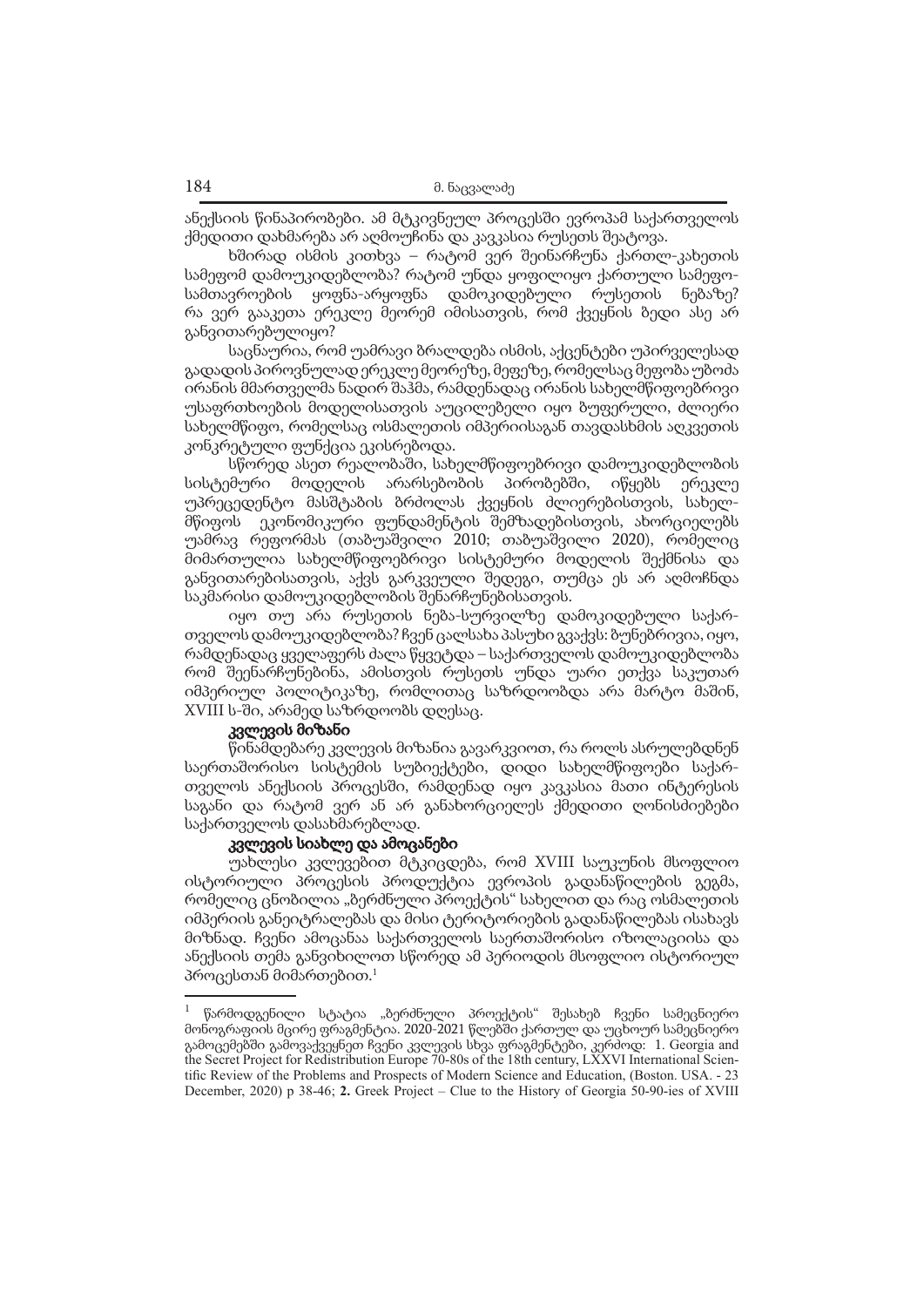წინამდებარე კვლევა პირველი ცდაა, საქართველოს ისტორიის აღნიშნული მონაკვეთი შევისწავლოთ ბერძნულ პროექტთან მიმართებით, რისი პრეცედენტიც არც რუსულ, არც საბჭოურ და არც დამოუკიდებელი საქართველოს ისტორიოგრაფიაში აქამდე არ ყოფილა.

სადავო არავისთვის არაა, რომ მსოფლიო ისტორიის პროცესები ყველა დროის მანძილზე ადეკვატურად აისახებოდა კავკასიაზე. რუსული

Century. XXIII International Scientific and Practical Conference Social and Economic Aspects of Education in Modern Society. Vol.1, November 25, 2020, Warsaw, Poland. pp 38-43; **3.** Sensational Unknown Facts from Georgian Diplomacy of 90-ies of XVIII Century, International Journal of Innovative Technologies in Social Science. No 7(28) (2020) p.77-85; **4.** Explanation of one conceptual subtext of a "Greek Project", XI International Conference. Science and Practice: a new level of integration in the modern world, Scope Academic House, September, 10 - November, 30, 2020, Sheffield, UK pp 164-168; **5.** Capuchin Monks and the Russian Agents in Georgia in the 80s of the 18th Century, Bridge to science: research works. Conference Proceedings. B&M Publishing, September, 10 - December, 15, 2020, San Francisco, California, USA. p 154-159; **6.** Unknown backstages of Georgian Diplomacy in the 80-ies of the XVIII Century, European Journal of Humanities and Educational Advancements (EJHEA) Vol. 2 No. 1 (2021), pp 84-91; **7**. Russian Empire and Georgian-Austrian Diplomatic Relations in the 80s of the XVIII century. «Humanities and Social Sciences in Europe: Achievements and Perspectives». Proceedings of the 7th International symposium (January 25, 2020). Premier Publishing s.r.o. Vienna. 2021. pp 12-26; **8.** Unknown anatomy of Georgian diplomatic assassinations. Scientific Collection «InterConf», (42): 1st International Scientific and Practical Conference «Theory and Practice of Science: Key Aspects» (February 19-20, 2021) at Rome, Italy. pp. 623-645; **9.** "Persian Project" – one part Erekle's safe Caucasus model, Collection of scientific papers «ΛΌГOΣ» with Proceedings of the I International Scientific and Practical Conference (Vol. 4), Cambridge, March 19, 2021. Cambridge-Vinnytsia: P.C. Publishing House & European Scientific Platform, 2021. pp. 82-91; **10.** Georgian-Austrian political variations of the 80-ies of the XVIII century. Scientific Collection «InterConf», (50): with the Proceedings of the 8thInternational Scientific and Practical Conference «Scientific Horizon in The Context of Social Crises» (April11-12, 2021). Tokyo, Japan:Otsuki Press, 2021. p 351-363; **11.** Paradigms for the State Security Model of Erekle II. Scientific Collection «InterConf», (53): with the Proceedings of the 7th International Scientific and Practical Conference «International Forum: Problems and Scientific Solutions» (April 25-26, 2021). Melbourne, Australia: CSIRO Publishing House, 2021. P. 322-342; **12.** Natsvaladze M. The Caucasian GambiT of World Emperes and Erekle II, Collection of scientific papers «ΛΌГOΣ» with Proceedings of the II International Scientific and Practical Conference (Vol. 2), Oxford, May 28, 2021. Oxford-Vinnytsia: P.C. Publishing House & European Scientific Platform, 2021. pp.161-176; **13.** Natsvaladze M. The seven years' war and Caucasian outline of the Greak Project. Collection de papiers scientifiques «ΛΌГOΣ» avec des matériaux de la II conférence scientifique et pratique internationale (Vol. 2), Paris, 1er octobre 2021. Paris-Vinnytsia: La Fedeltà & Plateforme scientifique européenne, 2021. p 71-86; **14.** Stalin against Engels - For the Historiography of the Greek Project. Education and science of today: intersectoral issues and development of sciences:Collection of scientific papers «ΛΌГOΣ» with Proceedings of the II International Scientific and Practical Conference (Vol. 2), Cambridge,October 29,2021. Cambridge-Vinnytsia: P.C. Publishing House & European Scientific Platform, 2021. p 110-124; **15.** Русская драматургия убийств европейских послов Ираклия II. Научный журнал № 4(59), Москва, 2021.c29-41; 16. სპეცსამსახურების დაპირისპირების უცნობი დეტალები ერეკლე მეორის სამეფო კარზე, 2020 წლის 27-29 ნოემბერი, ტექნიკური უნივერსიტეტი, თელავის სახელმწიფო უნივერსიტეტი, ერეკლე II-ის დაბადებიდან 300 წლისადმი მიძღვნილი საერთაშორისო სამეცნიერო-შემეცნებითი კონფერენცია, ნაწილი I, თბილისი-თელავი, 2020, გვ 172- 183; 17. 1795 წელს საქართველოდან ევროპაში გაგზავნილი დღემდე უცნობი ელჩობის დეტალები, 15th INTERNATIONAL SILK ROAD VIRTUAL CONFERENCE აბრეშუმის გზის მე-15 დისტანციური საერთაშორისო კონფერენცია, 09-10, 2020, Tbilisi, Georgia, გვ. 234- 244; 18. "ბერძნული პროექტის" ქართული პარადიგმები, ქართველური მემკვიდრეობა. XXIV, ქუთაისი, 2020, გვ. 124-139; 19. გეორგიევსკის ტრაქტატის ქართულ-ავსტრიული უცნობი პრელუდიები, სამეცნიერო შრომების კრებული, იაკობ გოგებაშვილის სახელობის თელავის სახელმწიფო უნივერსიტეტი №1 (33), თბილისი, 2020, გვ. 31-43.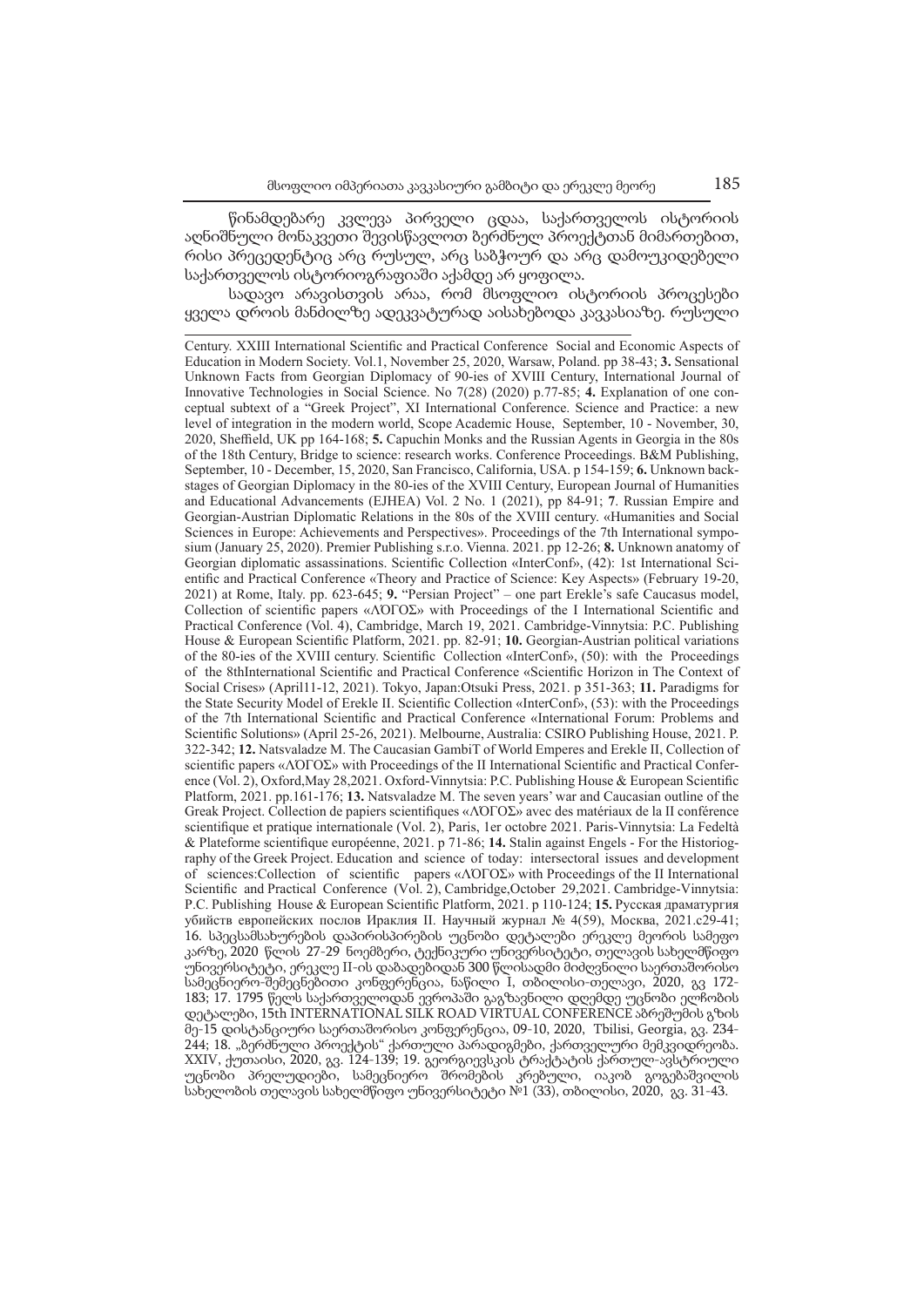და საბჭოური ისტორიოგრაფიისათვის რატომღაც ეს ლოგიკა არ მოქმედებს შვიდწლიან ომთან მიმართებით, არადა, ეს ის უმნიშვნელოვანესი მოვლენაა, რომელმაც ფაქტობრივად თავდაყირა დააყენა მსოფლიო სახელმწიფოთა გეოსტრატეგიული პოლიტიკა, პოლიტიკური ლანდშაფტი და კონფიგურაცია და რომელიც ჩერჩილის მიერ აღიარებულია პირველ მსოფლიო ომად (Ливен 2012: 17). ეს სწორედ ის ეპოქაა, როცა ფაქტობრივად მსოფლიო სხვა რელსებზე გადაეწყო. შვიდწლიანმა ომმა გარდამტეხი როლი შეასრულა XVIII ს-ის 60-იანი წლებისა და შემდგომი პერიოდის მსოფლიო ისტორიული პროცესის განსაზღვრისას. მან კარდინალურად შეცვალა იმ პერიოდის ევროპული დიპლომატიური კონფიგურაცია და ფრანგული დომინანტი ინგლისურით ჩაანაცვლა. ამ მოდელის დარღვევისა და შეცვლის წარუმატებელი მცდელობა იყო როგორც პირველი, ასევე მეორე მსოფლიო ომი.

მიუხედავად ამისა, შვიდწლიანი ომი და მასთან დაკავშირებული უმნიშვნელოვანესი კონცეფტუალური პროცესი XVIII ს-ის 50-90-იანი წლების საქართველოს ისტორიის კვლევისას დღემდე იგნორირებულია.

ჩვენ მიერ არჩეული საკითხის კვლევის მეთოდოლოგია და სტრატეგია იმ მარტივი პოსტულატიდან ამოდის, რომ კავკასია მსოფლიოს საერთაშორისო სისტემის ორგანული ნაწილია. ამ პოსტულატს უნდა დაექვემდებაროს აღნიშნული პერიოდის ისტორიული პროცესების კვლევა. სწორედ ამ პრიზმიდან ნათლად იკვეთება, რომ შვიდწლიანმა ომმა განსაზღვრა საქართველოს ისტორიის ბედი, აქ ჩაეყარა ძალიან ბევრ მნიშვნელოვან პროცესს საფუძველი, რამაც შემოატრიალა რუსეთის საგარეო სტრატეგიული ვექტორი ევროპიდან თურქეთისაკენ. საგარეო ვექტორის ასეთმა ცვლილებამ ფაქტობრივად განსაზღვრა რუსეთის კავკასიური პოლიტიკის სიმძაფრე და აგრესიის მრავალწახნაგოვანი ხასიათი.

ეს პრიზმა, რომელიც აშიშვლებდა რუსეთის საიმპერატორო კარის აგრესიულ ხასიათსა და ექსპანსიურ პოლიტიკას, როგორც საბჭოური ხანის, ისე პოსტსაბჭოთა პერიოდის ისტორიოგრაფიაში იმდენად მიუღებელი იყო, რომ შვიდწლიან ომთან მიმართებით საქართველოს ისტორიის კვლევას ტაბუ დაედო. მიუხედავად იმისა, რომ საუკუნის მესამედი გავიდა მას შემდეგ, რაც კონიუნქტურული და იდეოლოგიური წნეხი მოიხსნა, ეს თემა არათუ არ ყოფილა განხილული მონოგრაფიულად ან სტატიის დონეზე, არამედ ერთი ფრაზაც კი არ დაცდენია არავის.<sup>2</sup>

რუსული და საბჭოური ხანის ისტორიოგრაფია კავკასიასთან მიმართებით რუსეთის საგარეო პოლიტიკას იხილავს ერთგვარად შეზღუდული პრიზმიდან – მთავარი მოქმედი სახელმწიფოები არიან რუსეთი, ოსმალეთი და ირანი. ამ სამკუთხედს არ სცდება ისტორიკოსთა განსჯისა და შეფასებების არე.

 $\overline{^2}$ ამ საკითხისადმი საბჭოური ხანის ისტორიოგრაფიის უაღრესად მკაცრი კონიუნქტურული დამოკიდებულების მიზეზები განხილული გვაქვს სტატიაში: Stalin against Engels - For the Historiography of the Greek Project. Education and science of today: intersectoral issues and development of sciences:Collection of scientific papers «ΛΌГOΣ» with Proceedings of the II International Scientific and Practical Conference (Vol. 2), Cambridge,October 29,2021. Cambridge-Vinnytsia: P.C. Publishing House & European Scientific Platform, 2021. pp. 110-124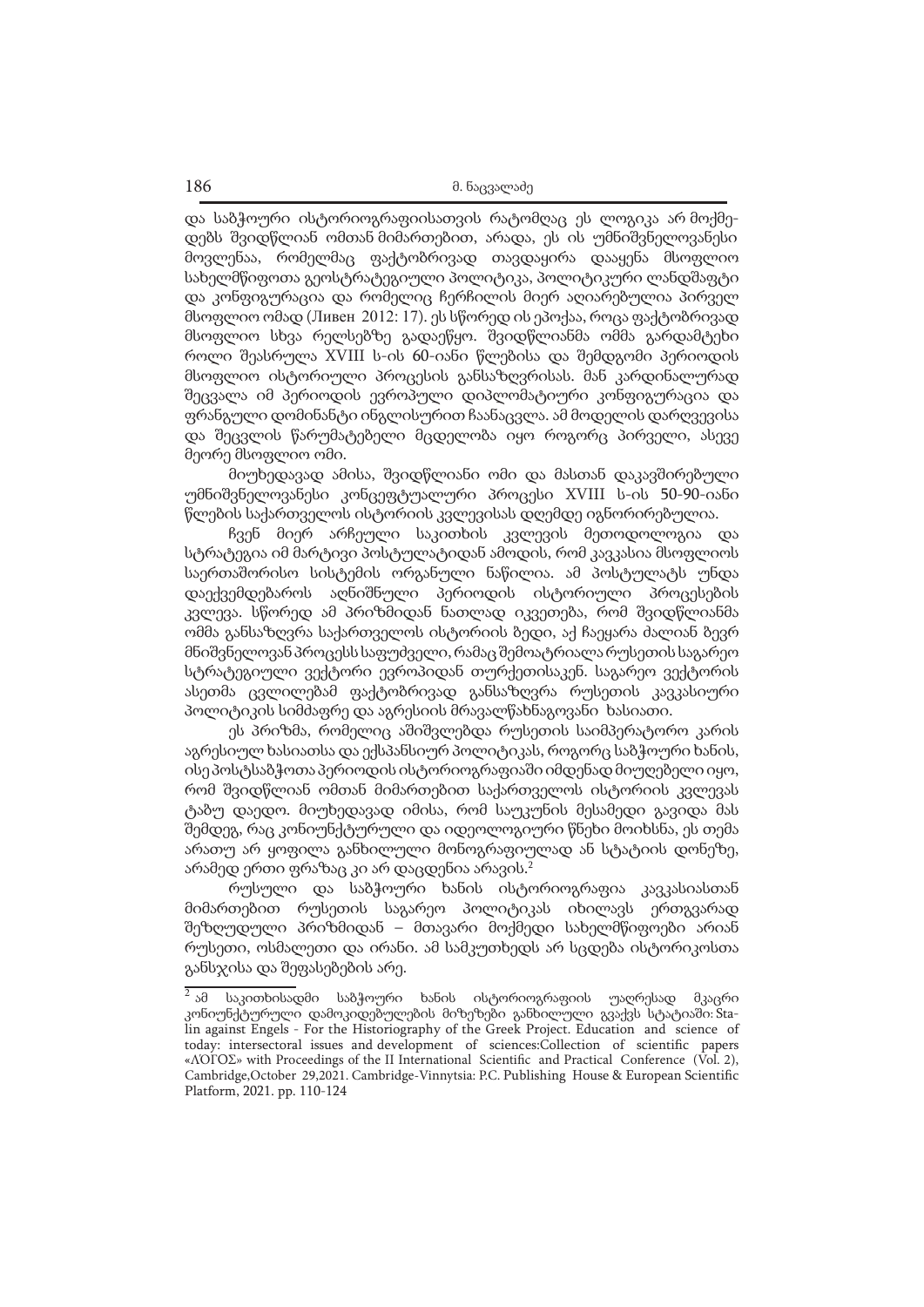### კვლევის შედეგები

კავკასია განსაკუთრებულად მნიშვნელოვანი გეოსტრატეგიული მდებარეობის გამო ისტორიის საწყისი ეტაპიდანვე გახდა მსოფლიოს სხვადასხვა იმპერიების სამიზნე. აღმოსავლეთისა და დასავლეთის დამაკავშირებელი საზღვაო გზების აღმოჩენამდე ეს რეგიონი ითვლებოდა უმნიშვნელოვანეს გზასაყარად, რომელსაც შეეძლო გავლენა მოეხდინა მსოფლიოს პოლიტიკურ და ეკონომიკურ პროცესებზე.

ჯერ კიდევ ალექსანდრე მაკედონელის იმპერიის დაშლის შემდეგ პოსტმაკედონური სახელმწიფოების ინტერესების შესაბამისად აქ შეიქმნა ქართლის სამეფო, რომლის საერთაშორისო ფუნქციაც გახლდათ კავკასიის უღელტეხილების კონტროლი და სამხრეთით მდებარე მსოფლიო მნიშვნელობის სავაჭრო გზების დაცვა კავკასიის მთიანეთში მცხოვრები ტომებისგან.

ერთი მხრივ, კავკასიის უღელტეხილების კონტროლი და, მეორე მხრივ, ზღვაზე გასასვლელი იყო ის სტრატეგიული ბერკეტი, რომლის გამოყენების შემთხვევაში ქართლის სამეფო წამყვან ადგილს იკავებდა მსოფლიო პოლიტიკის საერთაშორისო სისტემაში.

საგულისხმოა, რომ ახალი წელთაღრიცხვის მეორე საუკუნის მოვლენებმა რადიკალურად შეცვალა მსოფლიო იმპერიათა ეს დამოკიდებულება. მას შემდეგ, რაც სწორედ ზღვაზე გასასვლელის მოპოვება ქართლის მეფე ფარსმან ქველმა შეძლო რომის იმპერიის ეკონომიკური პარალიზების მეშვეობით (ფარსმანმა გახსნა დარიალის კარი და მთიელი ტომები შეუსია რომის კონტროლის ქვეშ მყოფ სავაჭრო მაგისტრალებს), იმ პერიოდის დიდ სახელმწიფოებს ცალსახად აჩვენა, რომ კავკასიაში ძლიერი სახელმწიფოს არსებობა ეწინააღმდეგებოდა მათ პოლიტიკურ ინტერესებს. ცალსახა იყო, რომ სახელმწიფო, რომელიც ერთდროულად ფლობდა კავკასიურ უღელტეხილებს და ზღვაზე გასასვლელს, რაც მას განვითარების საკმაოდ დიდ შესაძლებლობს აძლევდა, მსოფლიო იმპერიებისათვის უკვე არასასურველი მოვლენა გახლდათ.

სწორედ ამ პერიოდიდან იწყება კავკასიური კოზირის განეიტრალების მცდელობა მსოფლიო იმპერიათა მხრიდან. ამისთვის იყენებენ ყველა ხერხს, მათ შორის პოლიტიკურ და კონფესიურ ბერკეტებს.

გამოიკვეთა ტენდენცია, რომ ჩვენი წელთაღრიცხვის მეორე საუკუნიდან მსოფლიო იმპერიებს არათუ აღარ აწყობდათ, ხელს უშლიდათ კავკასიაში ძლიერი სახელმწიფოს არსებობა, შესაბამისად პერმანენტულად დაიწყო სხვადასხვა იმპერიის მხრიდან კონკრეტული პოლიტიკური, კულტურული, კონფესიური თუ ეკონომიური ღონისძიებების გატარება, რაც ქმნიდა საკმაოდ მნიშვნელოვან წანამძღვარს სხვადასხვა მომიჯნავე სახელმწიფოების მიერ კავკასიის ტერიტორიის გადანაწილებისათვის.

1453 წლის კონსტანტინოპოლის დაცემამ მთლიანად შეცვალა პოლიტიკური ვითარება. ოსმალების მიერ უმნიშვნელოვანესი სტრატეგიული გზების გადაკეტვამ მსოფლიო აიძულა აღმოსავლეთისა და დასავლეთის დამაკავშირებელი სახმელეთო გზების ალტერნატივა მოეძებნა. მიუხედავად იმისა, რომ საზღვაო გზების მეშვეობით შესაძლებელი გახდა აღმოსავლეთისა და დასავლეთის კავშირის აღდგენა, კავკასია მაინც ინარჩუნებდა უმნიშვნელოვანეს გეოსტრატეგიულ ფუნქციას.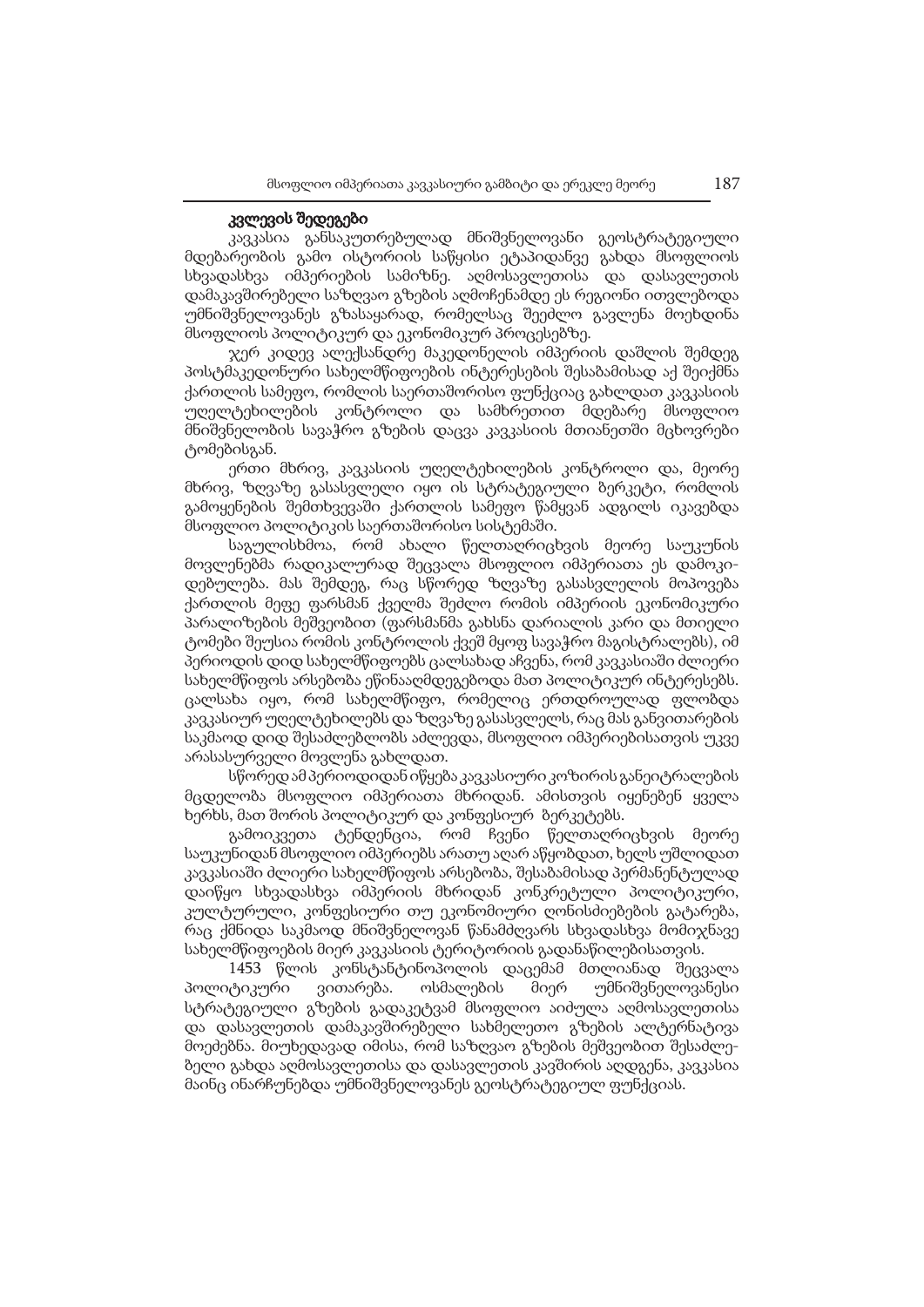მსოფლიოს სხვადასხვა იმპერიათა მცდელობამ, გაენეიტრალებინა კავკასიური კოზირი, შედეგი გამოიღო. ამით ყველაზე მეტად ირანმა და ოსმალეთმა ისარგებლა – ისინი 1555 წელს ამასიის ზავით კავკასიის განაწილების მოდელზე შეთანხმდნენ (შველიძე 2014: 23-36).

ასე შეიქმნა ამასიის საერთაშორისო სისტემა, რომლითაც აღმოსავლეთ საქართველო ირანის, ხოლო დასავლეთ საქართველო ოსმალეთის გავლენის სფეროში მოექცა. ასეთ ფონზე ნებისმიერი მცირე სახელმწიფოებრივი წარმონაქმნი კავკასიაში მხოლოდ ბუტაფორიაა, რომელსაც ირანი და ოსმალეთი გადასახადების აკრეფის მიზნით და სხვა მათთვის სასურველი ღონისძიებების ორგანიზებისათვის ინარჩუნებენ. საქართველოში მაჰმადიანური ქვეყნების ხელდასხმის გარეშე არაფერი ხდება. ეს ფაქტობრივად მაჰმადიანურ სამყაროსთან ქრისტიანული კავკასიის პოლიტიკური და კულტურული ინტეგრაციის მექანიზმია.

თავის მხრივ, ირანი და ოსმალეთი ტრადიციულად უპირისპირდებიან ერთმანეთს. ერთ-ერთი მთავარი არეალი, რაც დაპირისპირების მიზეზია, ისევ კავკასიაა. მსოფლიოს სამ კონტინენტზე გადაჭიმულ ოსმალეთს ამასიის სისტემა აღარ აწყობს და იწყებს ბრძოლას ერთიანი კავკასიისთვის, რაც რამდენჯერმე წარმატებით სრულდება.

ამასიის ზავი 1590 წლის შემდეგ, 1723 წელსაც დაირღვა ოსმალეთის სასარგებლოდ; ოტომანთა პორტამ ფაქტობრივად მთლიანი კავკასია ჩაიგდო ხელთ, რის შემდეგაც ირანს რეალური საფრთხე დაემუქრა. ოსმალეთის დაპყრობითი ამბიციური მიზნები როგორც მაჰმადიანურ ირანს, ისე ქრისტიანულ ევროპას სწვდებოდა (დუმბაძე 1973: 603-615).

1735 წელს ირანელებმა მოახერხეს ამასიის სისტემის სტატუსკვოს აღდგენა და აღმოსავლეთ საქართველოდან ოსმალები გააძევეს. სწორედ ამ პირობებში ისახება ირანელთა სტრატეგიული კონცეფტუალური პოზიცია აღმოსავლეთ საქართველოს მიმართ – ნადერ შაჰის ხელდასხმით აღმოსავლეთ საქართველოში ორი ქრისტიანული სახელმწიფო – ქართლი და კახეთი უნდა ქცეულიყო ირანის სახელმწიფოს ბუფერულ ზონად და უსაფრთხოების გარანტად.

ნადერ შაჰი, ირანის მმართველი, საკუთარი სახელმწიფოს უსაფრთხოების მიზნით თანახმაა საკმაოდ დიდ დათმობაზე წავიდეს და აღმოსავლეთ საქართველოში ქართლისა და კახეთის ქრისტიანული სამეფოების აღდგენის ნება მისცეს ბაგრატიონებს, რათა, ჯერ ერთი, წაახალისოს ქართველები, მეორეც, ამით მნიშვნელოვანი ბარიერი შეუქმნას ოსმალეთის უძლიერეს იმპერიას საკუთარი სახელმწიფოს თავდაცვის პრევენციის მიზნით.

ის ფაქტი, რომ ოსმალები 30-იან წლებში ბატონობდნენ აღმოსავლეთ საქართველოში და ფაქტობრივად ემეზობლებიან ირანს, ამ უკანასკნელის სამეფო კარზე დამატებითი მოტივაციაა იმისთვის, რომ თავდაცვის უპრეცედენტო ზომები მიიღონ და იზრუნონ, ერთი მხრივ, აღმოსავლეთ საქართველოს კეთილგანწყობაზე, მეორე მხრივ, მის გაძლიერებაზე, თანაც ისე, რომ ამ ორმა ფაქტორმა ხელი არ უნდა შეუშალოს ირანს მნიშვნელოვანი გავლენა ჰქონდეს აღმოსავლეთ საქართველოში.

სწორედ ირანის სამეფო კარის თანხმობით ერეკლე მეორე და მამამისი თეიმურაზ მეორე სამეფო გვირგვინს იდგამენ ქრისტიანული წესით. ეს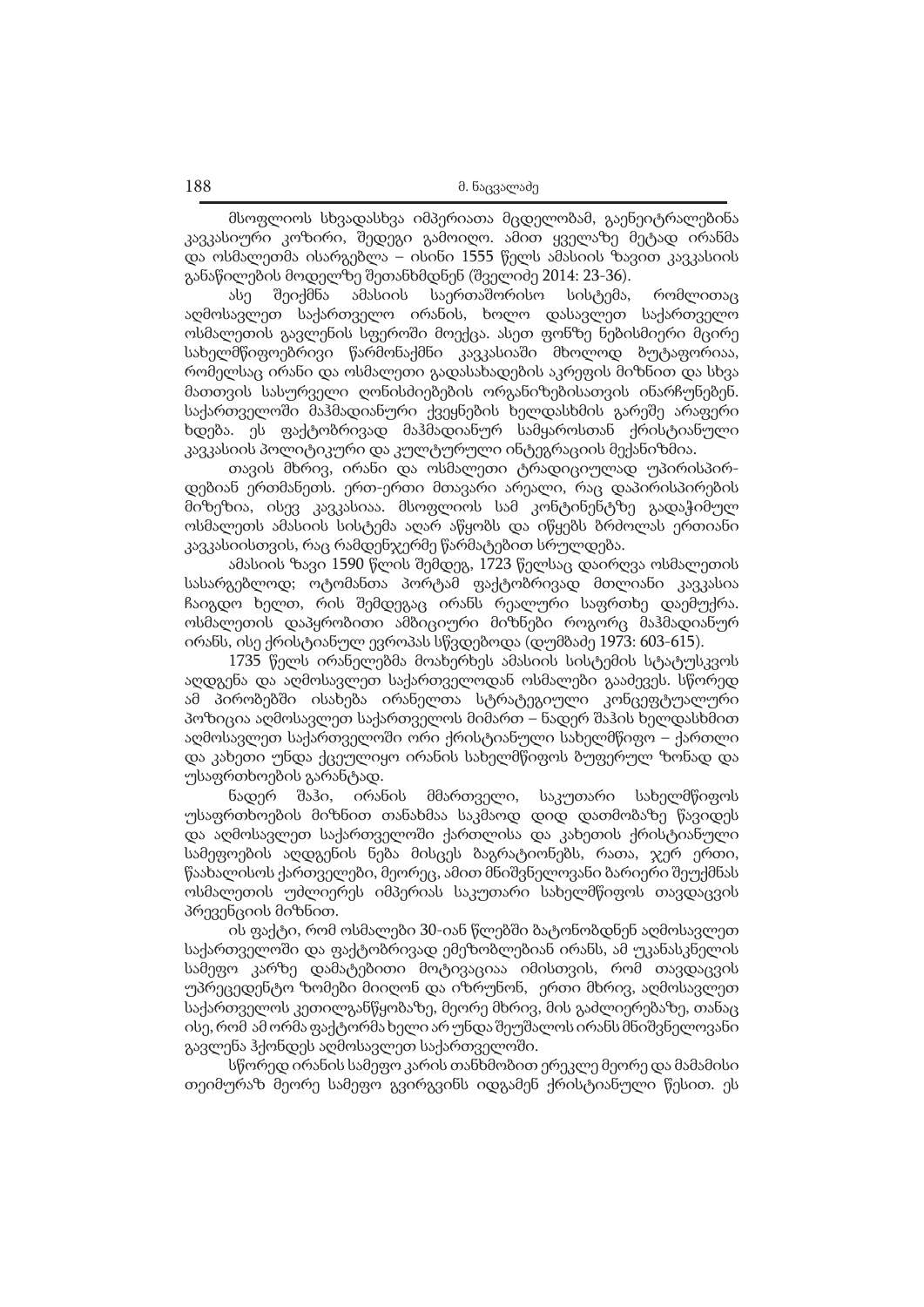არის უმნიშვნელოვანესი მოვლენა საქართველოს ისტორიაში, რამდენადაც 1632 წლის შემდეგ 112 წლის განმავლობაში აღმოსავლეთ საქართველოს ქრისტიანი ხელისუფალი არ ჰყოლია.

ქართლისა და კახეთის სახელმწიფოებრიობის აღდგენა აშკარად დაკავშირებული იყო ირანის მმართველის სტრატეგიულ ინტერესებთან. ამ შემთხვევაში ირანის მმართველისა და ქართლისა და კახეთის ინტერესები ერთმანეთს დაემთხვა, რაც ცალსახად იმის დასტური იყო, რომ ქართლისა და კახეთის სამეფოების დამოუკიდებლობა საგარეო ფაქტორზე, კონკრეტულად ირანის მმართველების კეთილ ნებაზე იყო დამოკიდებული და მას სისტემური საფუძველი არ გააჩნდა.

ირანის შაჰ ნადერის გადმოსახედიდან ეს დროებით დათმობად მოიაზრება, ამ ნაბიჯს ის ირანის სახელმწიფოებრივი უსაფრთხოების ინტერესებიდან გამომდინარე დგამს, ბუნებრივია, მისთვის ნაკლებად საინტერესოა სხვა რაკურსით ქართლი და კახეთი. ეს ის დროებითი ნაბიჯია, როცა ირანმა ძალები უნდა აღიდგინოს და შემდეგ საკუთარი სურვილისამებრ კვლავ მიხედოს ქართლისა და კახეთის ირანულ სამყაროსთან ინტეგრაციის საქმეს.

ბუნებრივია, ასეთი დათმობა გარკვეულწოლად დიდ რისკს შეიცავდა თავად ირანისათვის, თუმცა ოსმალობის ხელახლა მობრუნება უფრო დიდ საშიშროებად ესახებოდა ირანის მბრძანებელს, შესაბამისად, მან ქართული სამეფოების მხრიდან ნაკლები რისკი არჩია ოსმალთა მუდმივად გარანტირებულ აგრესიას.

მრავალრიცხოვანი ქართული თუ უცხოური წყაროებისა და საერთაშორისო პოლიტიკური ვითარების ანალიზის ფონზე აშკარად გამოჩნდა, რომ სპარსეთის შაჰის ნებით მეფედ კურთხეული ერეკლესა და თეიმურაზის პოზიციები არ იყო მყარი, რამდენადაც არ არსებობდა საერთაშორისო სახელმწიფოებრივი უსაფრთხოების სისტემური თავდაცვის მექანიზმი. შესაბამისად, იწყება მამა-შვილის ფიქრი და ზრუნვა იმაზე, როგორ შექმნან ის სისტემურ მოდელი, რომელიც მათი სახელმწიფოს უსაფრთხოების გარანტი გახდება.

ბუნებრივია, ისინი აღნიშნულ პოლიტიკურ რეალობას საკმაოდ დეტალურად აანალიზებენ. სწორედ ამიტომ თეიმურაზ მეორისა და ერეკლე მეორისათვის უმნიშვნელოვანესი მოტივაცია გახლდათ შემუშავებულიყო სახელმწიფოს საერთაშორისო თავდაცვის ისეთი მოდელი, რომელიც იქნებოდა ქვეყნის სახელმწიფოებრივი უსაფრთხოების ცალსახა პრევენცია, რაც აბსოლუტურად გამორიცხავდა რომელიმე უცხო ქვეყნის ხელისუფლის ნებაზე ყოფილიყო დამოკიდებული ქართული სახელმწიფოს არსებობა.

XVIII ს-ის 50-იანი წლებიდან ბაგრატიონთა სამეფო კარზე აქტიურად იწყებენ ფიქრს უსაფრთხო კავკასიის მოდელირებაზე. ქართლისა და კახეთის მეფეები თეიმურაზი და ერეკლე კარგად აცნობიერებენ, რომ მხოლოდ აღმოსავლეთ საქართველოს მასშტაბის მცირე სახლმწიფო ვერ იქნება დაცული უცხო ქვეყნების შემოსევებისგან, შესაბამისად, საკმაოდ მიზერულია იმის შანსი, რომ ამ მცირე გეოგრაფიულ არეალში სახელმწიფოებრივმა წარმონაქმნმა შეძლოს დამოუკიდებლობის შენარჩუნება, ამიტომაც აქტიურად იწყებენ ფიქრს კავკასიის მასშტაბით ერთიანი სახელმწიფოებრივი სივრცის მოწყობისათვის.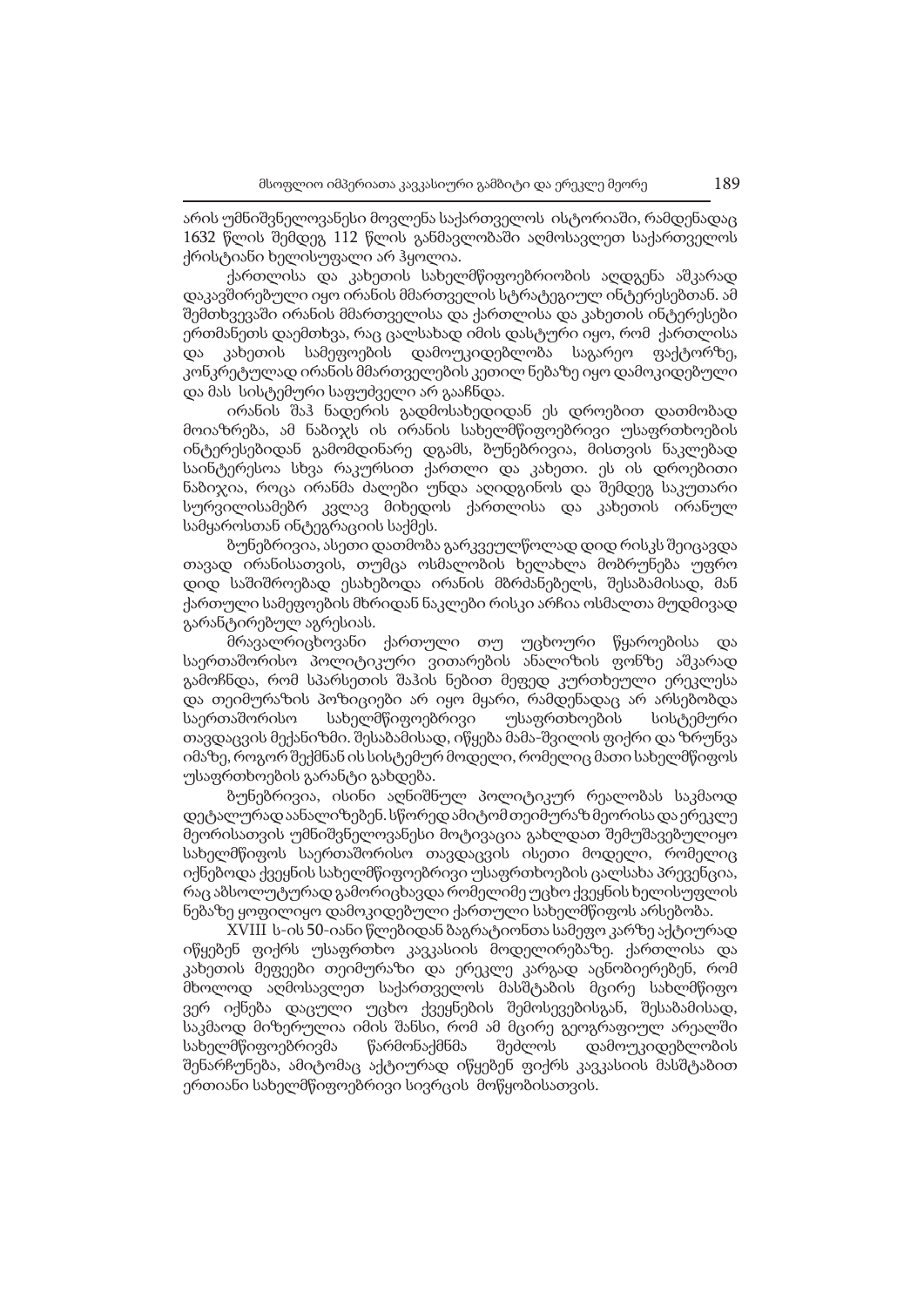თუმცა, მანამდე არსებული სამეფოების ეკონომიკური საფუძვლები უნდა ჩამოყალიბებულიყო. არც ამ მხრივ იყო სახარბიელო სიტუაცია. არც ქართლს და არც კახეთს არ ჰქონდა თავისი ეკონომიკა, მორღვეული იყო საგადასახადო და საბაჟო სისტება, არ იყო აღრიცხვა, რაც სახელმწიფო პოლიტიკის სხვადასხვა ღონისძიებებისთვის იყო აუცილებელი, ჯარი ენთუზიაზმის ხარჯზე არსებობდა და საკმაოდ შორს იყო იმდროინდელი მსოფლიოს სტანდარტებისგან.

ერეკლე მეორის ეკონომიკური რეფორმების ფონზე კიდევ უფრო მკაფიოდ გამოიკვეთა, რომ მცირე ტერიტორიის მქონე დამოუკიდებელი სახელმწიფოებრივი ერთეული სხვა, უფრო დიდი სახელმწიფოს მხრიდან პრაქტიკულად განწირულია დაპყრობისათვის. დამოუკიდებლობის შენარჩუნების ერთადერთი გზა მცირე ტერიტორიის მქონე სახელმწიფოების გამსხვილება და უფრო დიდ სახალმწიფოდ ფორმირების პროცესი გახლდათ. ერეკლესა და თეიმურაზის შემთხვევაში იდეალური მოდელი ერთიანი კავკასიური სახელმწიფოს ფორმირების ვარიანტია.

სწორედ ამ პრიზმიდან ჩანს საკმაოდ ნათლად, როგორ უნდა გადარჩნენ და შეინარჩუნონ სახელმწიფოებრივი სტატუსი მცირე პოლიტიკურმა ერთეულებმა – ქართლისა და კახეთის სამეფოებმა. ამ რეალობიდან იკვეთება ერეკლე მეორისა და თეიმურაზ მეორის საგარეო პოლიტიკის ორი უმთავრესი პარადიგმა, რომელიც სახელმწიფოს საერთაშორისო უსაფრთხოების მთავარი გარანტი იქნება:

1. ერთიანი კავკასიური სახელმწიფოს შექმნის აუცილებლობა

2. ერთიანი კავკასიური სახელმწიფოს საერთაშორისო აღიარება და მისი ჩართვა საერთაშორისო სისტემაში სრულფასოვანი წევრის სტატუსით.

საგულისხმოა, რომ ორივე პარადიგმას აქვს საკმაოდ რეალური საფუძველი და მისი განხორციელებაც რეალურია. სიცხადისათვის განვიხილოთ ეს პარადიგმები.

## ერთიანი კავკასიური სახელმწიფოს შექმნის ტენდენციები იკვეთება ჯერ კიდევ XVIII საუკუნის 50-იანი წლებიდან, რასაც მოწმობს შემდეგი ნიუანსები:

1. საკმაოდ მარტივია ქართლისა და კახეთის სახელმწიფოების გაერთიანება, რამდენადაც ორივე სამეფოს მამა-შვილი მართავს და ქართლის სამეფო მემკვიდრეობით მომავალში ერეკლე მეორის ხელში უნდა გადავიდეს, რაც კიდეც განხორციელდა 1762 წელს თეიმურაზის გარდაცვალების შემდეგ. ამ წელს გაერთიანდა ქართლისა და კახეთის სამეფო.

2. დასავლეთ და აღმოსავლეთ საქართველოს სამეფო კარს აერთიანებს საერთაშორისო პოლიტიკური სტრატეგიული ხედვა. ორივე პოლიტიკური სუბიექტი იდენტურად აფასებს საგარეო საფრთხეებსა და რისკებს, რაც ერთიანი თავდაცვის სისტემაში ავტონომიის ფორმით ამ ორი სამეფოს შესვლის წინაპირობაა.

მიუხედავად იმისა, რომ დასავლეთ საქართველოს ბაგრატიონთა სხვა შტო მართავს და ის ფაქტობრივად ოსმალეთის იმპერიის გავლენის ქვეშაა და არსებული საერთაშორისო მოდელი, ამასიის სისტემა ფაქტობრივად გამორიცხავს დასავლეთ და აღმოსავლეთ საქართველოს გაერთიანებას, ერეკლე მეორისა და სოლომონ პირველის საგარეო პოლიტიკური ხედვები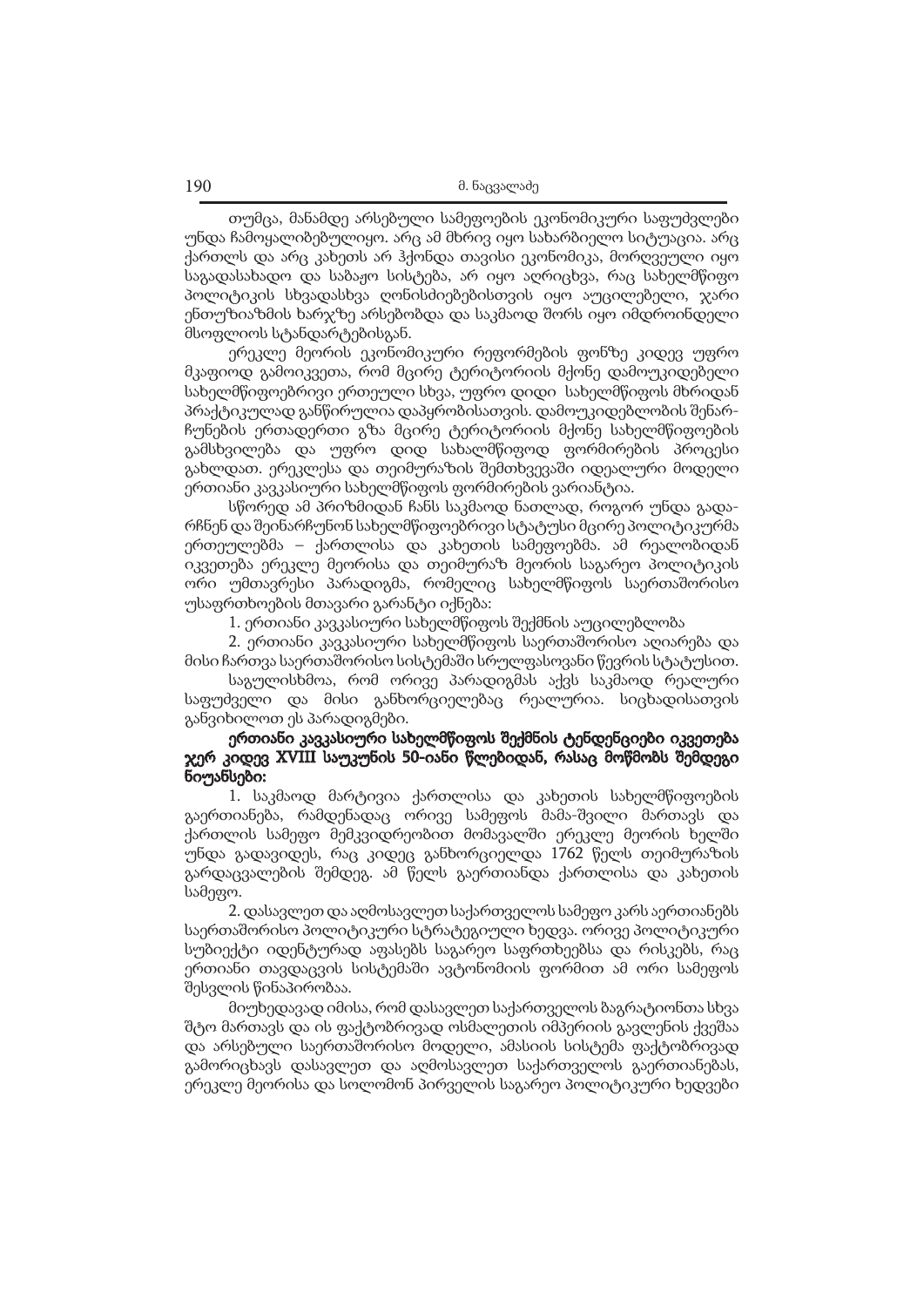იდენტურია. რაც შეეხება ერეკლესა და სოლომონის დაპირისპირებას, მათი უთანხმოება უფრო პირადულია და საგარეო პოლიტიკურ ხედვებზე არ აისახება, რაც კარგად გამოჩნდა 1768-74 წლების რუსეთ-თურქეთის ომისას, როდესაც ისინი მოკავშირეები არიან და საკმაოდ სინქრონიულად, ერთმანეთთან შეთანხმებით მოქმედებენ (რეხვიაშვილი 1982: 104- 168), რაც დასტურია იმისა, რომ არსებობს საერთო ქართული საგარეო პოლიტიკური სტრატეგია და ერთიანი ქართული საგარეო პოლიტიკური მსოფლმხედველობა, რომელიც ერთიანი კავკასიური სახელმწიფოს შექმნის ერთ-ერთი მთავარი ფუნდამენტია.

3. კავკასიის არაქართულ ნაწილზე, მაჰმადიანურ სახანოებზე, სწორედ XVIII ს-ის 50-იანი წლებიდან იკვეთება ერეკლესა და თეიმურაზის გავლენა. ამას განაპირობებს ირანის სახელმწიფოს სისუსტე და შიდაარეულობა, რის გამოც ირანის ტახტის მაძიებელნი განსაკუთრებით ესწრაფვიან ქართველ მეფეებთან მოკავშირეობას და თავიანთი პოზიციების განმტკიცებას მათი დახმარებით. შესაბამისად, ირანი ხელს ვერ შეუშლის კავკასიაში არსებულ მაჰმადიანურ სახანოებს რეალურად იფიქრონ ერთიანი კავკასიური თავდაცვის სისტემაზე და უსაფრთხოების ასეთი ავტონომიური მოდელი აირჩიონ სახელმწიფოებრივი მოწყობის ფორმად.

ირანის სისუსტე კარგად ჩანს იმდროინდელი პოლიტიკური პროცესებიდან. 1762 წელს ერეკლემ ტყვედ ჩაიგდო აზატ ხანი, რომელიც პრეტენზიას აცხადებდა ირანის შაჰის ტახტზე. მანამდე ის ყირბულახის ბრძოლაში დაამარცხა. აზატ ხანი ერეკლემ გაუგზავნა ირანის მმართველს ქერიმ ხანს. ამგვარი ჟესტი საკმარისი აღმოჩნდა იმისათვის, რომ ირანთან ერეკლეს ურთიერთობა დაელაგებინა.

თავის მხრივ, ქერიმ ხანმა აღიარა ერეკლე ქართლ-კახეთის სამეფოს დამოუკიდებელ მმართველად, ასევე, ცნო ერევნისა და განჯის სახანოებზე მისი უზენაესობა.

ამგვარი პოლიტიკური სტაბილურობა შენარჩუნდა ქერიმ ხანის გარდაცვალებამდე, XVIII ს-ის 80-იან წლებამდე. ქერიმ ხანის გარდაცვალებას ირანში მორიგი შინაარეულობა მოჰყვა, შესაბამისად, ქართლ-კახეთზე ლაშქრობისათვის არანაირი წინაპირობა არ არსებობდა. მთავარი აქცენტი ტახტის მაძიებელთათვის სწორედ შიდაპოლიტიკურ სირთულეებში გარკვევა და ირანის საშინაო არენაზე უპირატესობის მოპოვება გახლდათ. შესაბამისად, არ იყო არც ერთი ტახტის მაძიებელი, რომელიც ქართლ-კახეთზე ლაშქრობისათვის მოიცლიდა, პირიქით, ყველა ცდილობდა ერეკლეს მიმხრობას და შიდაპოლიტიკურ ქაოსში უპირატესობის ასე მოპოვებას.

ერთადერთი სახანო, რომელთანაც ერეკლე მეორეს დაძაბული ურთიერთობა ჰქონდა, დაღესტანია, რომელიც ოსმალეთის იმპერიის სატელიტი იყო. სამ კონტინენტზე გადაჭიმული იმპერია დაღესტნის ხელშეწყობით ცდილობდა აღმოსავლეთ საქართველოში პოზიციების დაბრუნებას.

4. კავკასიური სახელმწიფოს განმტკიცების პროცესს ემსახურება ერეკლეს იდეა – აღედგინა სომხეთის სამეფო საკუთარი პროტექტორატით (ნაცვალაძე 1984: 240-242), რაშიც აქტიურად იყვნენ ჩართულნი სომეხი მოღვაწენი – იოსებ ემინი და შაჰამირ შაჰამირიანი. ასევე, დღის წესრიგში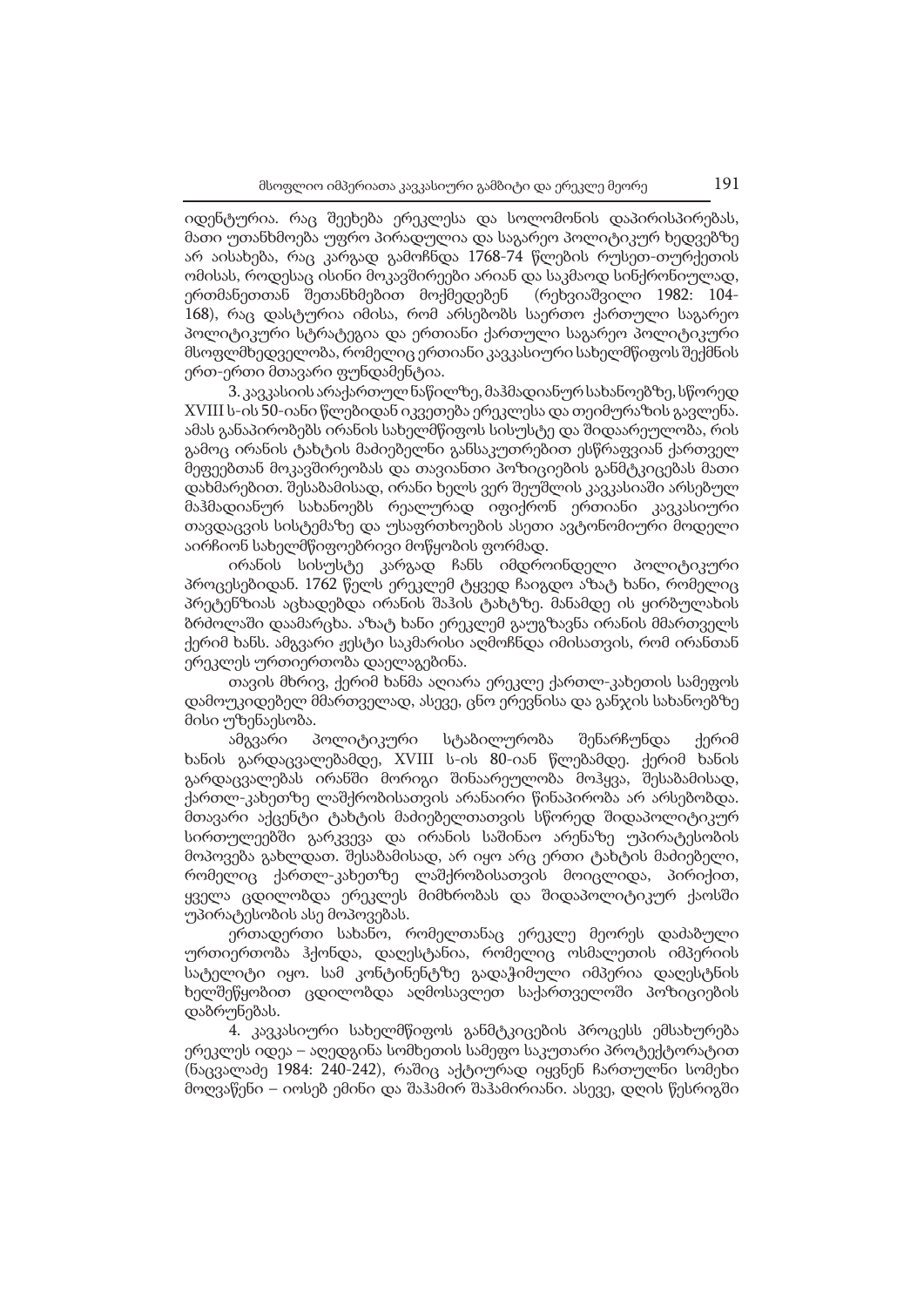დადგა ქართველთა და სომეხთა სარწმუნოებრივი უთანხმოების მოგვარებაც (მაისურაძე 1992: 270-283).

ამრიგად, ერთიანი კავკასიური სახელმწიფოს ჩამოყალიბებისთვის ხელშემწყობი ზემოაღნიშნული ოთხი არგუმენტის გათვალისწინებით, ცალსახაა, რომ იკვეთება ის სახელმწიფოებრივი მოდელი, რომელიც დავით აღმაშენებლისა და თამარ მეფის დროს არსებობდა, რაც ფედერალურ საწყისებზე იყო დაფუძნებული და ჰქონდა ერთიანი საგარეო პოლიტიკა, რომელსაც განაგებდა ბაგრატიონთა სამეფო კარი. რაც შეეხება საშინაო პოლიტიკას, აქ მოქმედებდა სრული ავტონომია – ცენტრალური ხელისუფლების ჩაურევლობისა და საგარეო საფრთხეებისგან დაცვის ვალდებულება.

მეორე, უმნიშვნელოვანესი გამოწვევა, რის წინაშეც ერეკლე მეორე აღმოჩნდა, ქართლ-კახეთის სამეფოს საფუძველზე ჩამოყალიბებული ერთიანი კავკასიური სახელმწიფოს საერთაშორისო სუბიექტად აღიარება გახლდათ.

ეს იყო ყველაზე რთული პრობლემა, რომელსაც იოლად არ უყურებდნენ დიდი სახელმწიფოები, თუმცა საერთაშორისო სიტუაციამ ის დიპლომატიური კონფიგურაცია მოქარგა, ყველაფერი ერეკლეს სასარგებლოდ რომ შეიძლებოდა მოგვარებულიყო.

1763 წელს შვიდწლიანი ომის უჩვეულო დასასრულმა, რუსების მიერ ბერლინის დატოვებამ, ევროპის დაპყრობაზე ხელის აღებამ და საგარეო პოლიტიკური ვექტორის ცვლილებამ სამხრეთის მიმართულებით, რომლის მთავარი სამიზნე ოსმალეთის იმპერია იყო, მსოფლიო პოლიტიკური პროცესების ეპიცენტრში კვლავ კავკასია დააყენა.3

ევროპის რუხი კარდინალის – პრუსიის ხელმწიფის ფრიდრიხ მეორის ინიციატივით კვლავ აქტუალური ხდება ანტიოსმალური კამპანია, რასაც ამ ეტაპზე ფაქტობრივად ევროპის ყველა დიდი სახელმწიფო უჭერს მხარს. საგულისხმოა ისიც, რომ ნებისმიერი ანტიოსმალური კამპანია საქართველოს ინტერესებში შედის, რამდენადაც სწორედ ოსმალეთის იმპერიამ შექმნა ის სისტემური მოდელი, რომლითაც კავკასიის დაპყრობა თითქმის შეუქცევად პროცესად აქცია.

ამ ფონზე ისახება ბერძნული პროექტი, ევროპის გადანაწილების რუსულ-ავსტრიული გეგმა, რაც უპირველესად ოსმალეთის იმპერიის განეიტრალებას ითვალისწინებს. ეს პროექტი საბოლოო სახეს 1782 წელს იღებს (Русский архив 1880: 281-291; Arneth 1869: 143-157; Русская старина 1892: 1-4**).**

 $^3$  აღნიშნულ საკითხს ვრცლად ვიხილავთ ჩვენს სტატიაში: The seven years' war and Caucasian outline of the Greak Project. Collection de papiers scientifiques «ΛΌГOΣ» avec des matériaux de la II conférence scientifique et pratique internationale (Vol. 2), Paris, 1er octobre 2021. Paris-Vinnytsia: La Fedeltà & Plateforme scientifique européenne, 2021, p .71-86; გამოვაქვეყნეთ ამ სტატიის ქართული, განსხვავებული ვერსიაც - შვიდწლიანი ომისა და ბერძნული პროექტის კავკასიური სეგმენტის ურთიერთმიმართებისათვის. 16th INTERNATIONAL SILK ROAD VIRTUAL CONFERENCE. Conference Proceedings. აბრეშუმის გზის მე-16 დისტანციური საერთაშორისო კონფერენცია, October 14-15, 2021 Tbilisi, Georgia, გვ. 244- 263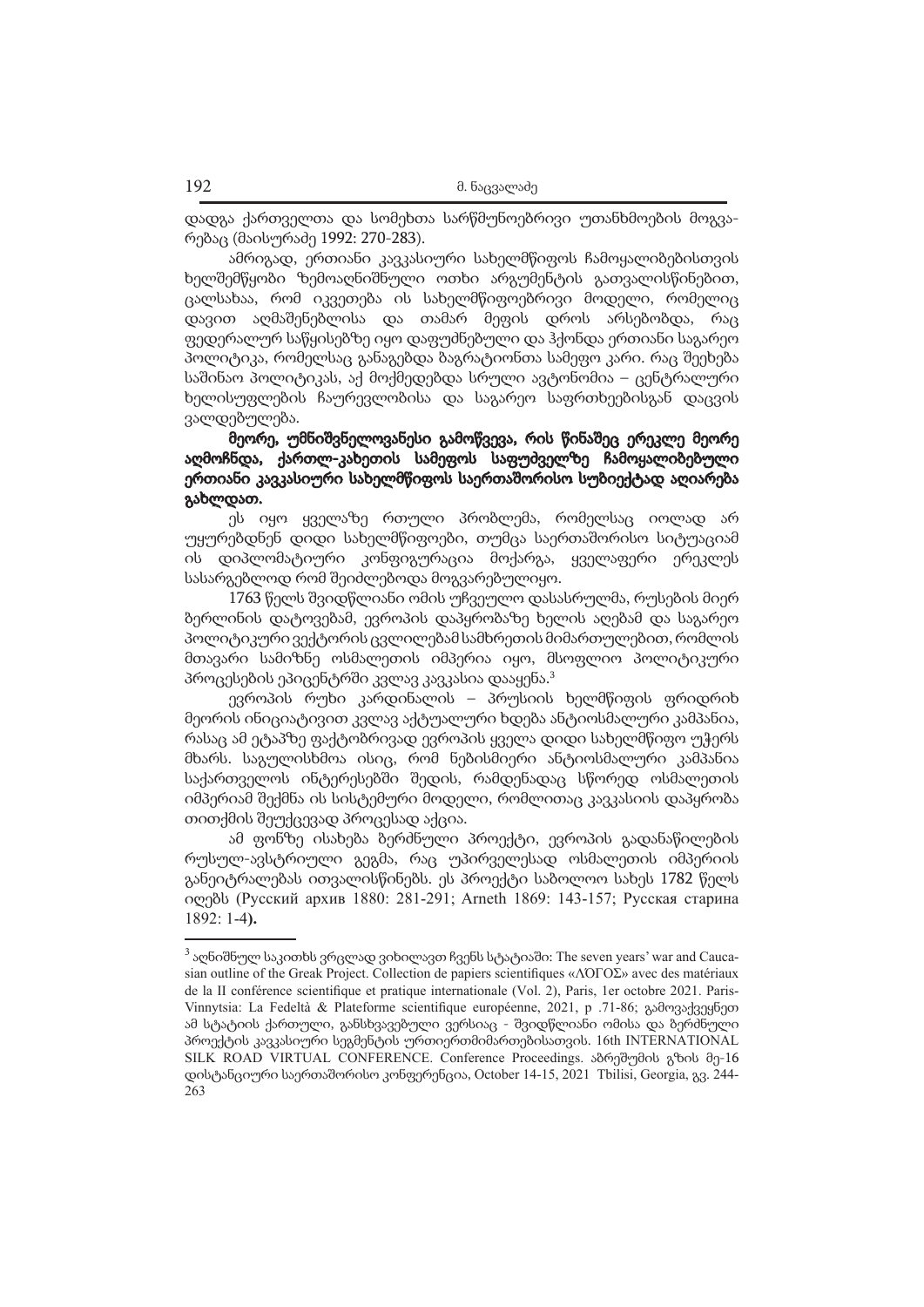საგულისხმოა, რომ ეს გადანაწილება ტერიტორიების უშუალო მიერთებას არ ითვალისწინებს (Зорин 2001: 35-37). უნდა აღდგეს ბიზანტიის იმპერია, რომელსაც სათავეში ჩაუდგება ეკატერინას შვილიშვილი კონსტანტინე (მას დაბადებისთანავე გამიზნულად შეურჩიეს სახელი და ზრდიან ბერძნულად) (Гриффитс 2013: 352-360), ასევე უნდა შეიქმნას დაკიის ბუფერული სამეფო, რომელიც გააერთიანებს მოლდოვეთს, ვალახეთსა და ბესარაბიას (*Маркова 1986*: 5-11).

საგულისხმოა, რომ არც ეკატერინე II-ისა და იოზეფ II-ის მიმოწერაში, არც რუსეთის სახელმწიფო კანცლერის ბეზბოროდკოს მიერ შედგენილ ოფიციალურ დოკუმენტში (Стегний 2002:109-118), რომლითაც ფაქტობრივად ჩვენამდე იქნა მოღწეული ბერძნული პროექტი, უშუალოდ საქართველოზე არაფერია ნათქვამი.

ჩვენ საგანგებოდ შევისწავლეთ საკითხი – შეიძლებოდა თუ არა ევროპას ოსმალეთის პრობლემა გადაეჭრა ბერძნული პროექტის მეშვეობით საქართველოს გარეშე. კვლევის შედეგად მივედით იმ დასკვნამდე, რომ, ერთი მხრივ, გეოგრაფიული ფაქტორიდან, მეორე მხრივ კი, პოლიტიკური ლანდშაფტიდან გამომდინარე, კატეგორიულად უნდა გამოვრიცხოთ ბერძნული პროექტის წარმატებით განხორციელება კავკასიისა და საქართველოს გვერდის ავლით, იმ მარტივი მიზეზის გამო, რომლითაც პროექტის სამივე მოქმედი სუბიექტი საქართველოსთან მჭიდროდაა დაკავშირებული, კერძოდ: 1. ოსმალეთი ფლობს საქართველოს ტერიტორიის ნახევარს; 2. რუსეთის საგარეო პოლიტიკის მთავარი, დეკლარირებული მიზანია ბოსფორისა და დარდანელის სრუტეების, ასევე, კონსტანტინოპოლის დაპყრობა, რასაც, გეოგრაფიული მდებარეობიდან გამომდინარე, კავკასიისა და საქართველოს დაპყრობის გარეშე ვერ აღასრულებს; 3. ავსტრია, რომლის საიმპერატორო კარზეც პეტერბურგთან ერთად შემუშავდა ეს პროექტი, არის საქართველოს ერთადერთი სტრატეგიული მოკავშირე ევროპაში.

თავის მხრივ, ბერძნული პროექტი ერეკლესათვის არის უნიკალური შანსი ევროპამ აღიაროს კავკასია საერთაშორისო პოლიტიკურ სუბიექტად, მით უფრო, რომ ერეკლეს გავლენა კავკასიაში იზრდება, მას ემორჩილებიან მაჰმადიანური სახანოები, დღის წესრიგშია ალბანურ-სომხური სახელმწიფოს აღდგენის პროექტი ერეკლეს პროტექტორატით, შესაბამისად, ყალიბდება ის კონცეპტუალური პოლიტიკური ლანდშაფტი, რომელიც საუკუნეების განმავლობაში ნაცადი იყო XII საუკუნიდან მოყოლებული XIII საუკუნის ოციან წლებამდე და რაც კავკასიაში მცხოვრები ყველა ერისა თუ კონფესიის წარმომადგენლისათვის თავდაცვის საიმედო პრევენციული სისტემური მოდელი გახლდათ.

ერეკლესეული უსაფრთხო კავკასიის კონცეფტუალური მოდელი ცალსახად ემთხვევა ოსმალეთის განეიტრალების ევროპული კონცეფციას – ბერძნულ პროექტს. ერეკლეს, როგორც გამორჩეულ პერსონას, ევროპა მოიაზრებს მოკავშირედ, რაც გარკვეულ შანსს აძლევს ერეკლეს მიაღწიოს დასახულ მიზანს, კერძოდ, ერთიანი კავკასიური სახელმწიფო გახდეს საერთაშორისო სისტემის სუბიექტი, რომელსაც ანგარიშს გაუწევენ ამ სისტემის სხვა სუბიექტები, დიდი სახელმწიფოები: საფრანგეთი, ინგლისი, რუსეთი, ავსტრია, ირანი, ოსმალეთი.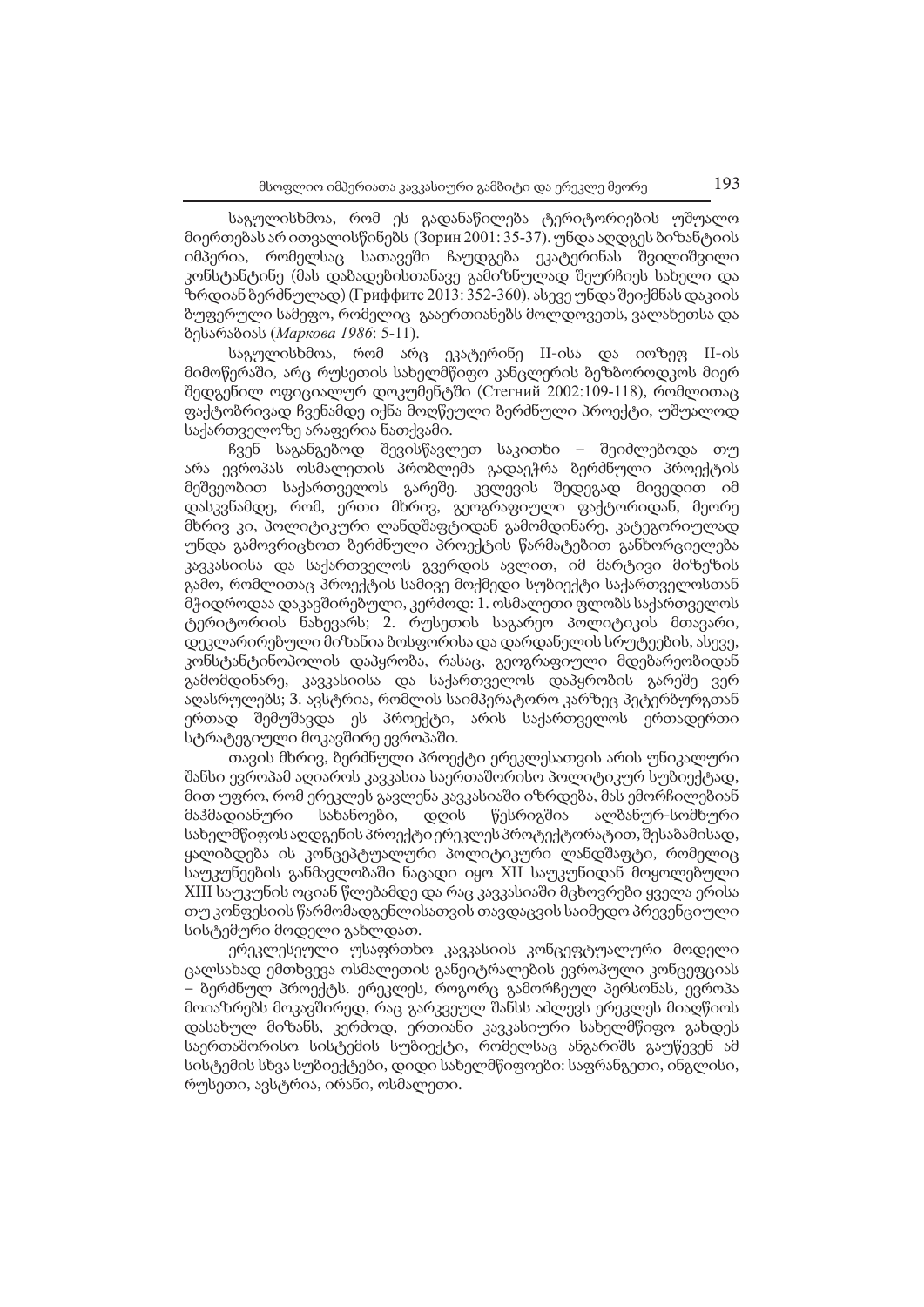იმისთვის, რომ გავარკვიოთ, ამ თვალაზრისით რამდენად რეალური შანსი აქვს ერეკლეს, საჭიროა იმ წინააღმდეგობების გააზრება და ანალიზი, რაც ხელს უშლის მისი მიზნის რეალიზებას. აქ გვხვდება ორი წინააღმდეგობა:

# ა) მიუხედავად ევროპაში ერეკლეს უაღრესად დიდი პოპულარობისა, მას მეფედ არავინ სცნობს. ის ყველა სახელმწიფოსთვის არის პრინცი.

არსებული დოკუმენტური მასალის (კალანდია 2017; კალანდია 2020(ა); კალანდია 2020b; შველიძე 2005; ტაბაღუა 1979; ტაბაღუა 2000) საფუძველზე ცალსახად შეიძლება იმის თქმა, რომ ევროპისათვის ერეკლე პრინცია და არა მეფე. ანალოგიური სიტუაციაა რუსეთშიც მისი წინაპრების მიმართ – მეფედ არ იხსენიებს რუსეთი არც ერეკლეს მამას თეიმურაზს, რის გამოც ის კონკრეტული პროტესტით მიმართავს სანკტ-პეტერბურგის საიმპერატორო კარს (მაჭარაძე 1968: 122). მსგავსი პრობლემის წინაშე აღმოჩნდა რუსეთში ქართლის მეფე ვახტანგ მეექვსეც (Пайчадзе 1965: 76).

მიუხედავად იმისა, რომ ერეკლეს საკმაოდ დიდ როლს აკისრებენ ევროპის დიდი სახელმწიფოები (ინგლისი, ავსტრია, რუსეთი, საფრანგეთი), ერიდებიან პატარა კახის მეფედ მოხსენიებას. არადა ერეკლე მეორე საკმაოდ პოპულარულია მთელს ევროპაში, მის შესახებ წერს ბრიტანული პრესა (კალანდია 2017; კალანდია 2020(ა), გერმანული საზოგადოება სახავს ევროპისათვის უდიდესი პრობლემის მოგვარების ყველაზე დიდ ხელშემწყობად (ტაბაღუა 1979: 76-88), რასაც კონკრეტული საფუძველი აქვს.

ერეკლეს მთელი ევროპა მოაიზრებს იმ პერსონად (და არა მეფედ, უკეთეს შემთხვევაში – პრინცად), რომელმაც წერტილოვანი დარტყმები უნდა მიაყენოს ოსმალეთის იმპერიას. ერეკლე მხოლოდ ამ კონტექსტში აინტერესებს ევროპას. ოსმალეთის იმპერია კონსტანტინოპოლის დაცემის შემდეგ ევროპის მთავარ საფრთხედ იქცა და ეს პროცესი გაგრძელდა ოთხი საუკუნის განმავლობაში. ვენის ორგზის ალყას საკმაოდ მტკივნეულ პროცესები მოჰყვა. შესაბამისად, ევროპა კარგად აცნობიერებს, რა დიდი მნიშვნელოა აქვს ანტიოსმალურ კამპანიას. აქ უმწვავესი პოლიტიკური პროცესების ფონზე ცხადად წარმოჩინდება ერეკლეს, როგორც მამაცი მებრძოლის, როლი.

შესაბამისად, ერეკლეს წინაშე დგას ამოცანა, არა მარტო საკუთარი მეფობის სტატუსის აღიარებას მიაღწიოს, არამედ მეფის სტატუსით შეძლოს ევროპელთათვის იმის ჩვენება, რომ არსებული პოლიტიკური სიტუაციისათვის, ანტიოსმალური წარმატებული კამპანიისთვის აუცილებელია ქართლ-კახეთის სამეფოს საფუძველზე ერთიანი კავკასიური სახელმწიფოს არსებობა, რაც ერთგვარი ლეგიტიმაცია იქნება ერთიანი კავკასიის სახელმწიფოებრივი ფორმირებისთვის.

ცალსახაა ისიც, რომ, თუკი ერეკლე ჩაერთვება ამ პროცესში როგორც სუვერენული სახელმწიფოს ხელისუფალი, რომლის გაძლიერებასაც ბერძნული პროექტის ორივე ინიციატორის – რუსეთისა და ავსტრიის ინტერესებში იქნება, ამ მასშტაბური პროექტის წარმატება გარანტირებულია.

ბ) ქართლ-კახეთის სამეფო, როგორც მცირე პოლიტიკური ერთეული, ასევე მრავალკონფესიური და მრავალეროვანი კავკასია, მრავალრიცხოვანი სამეფო-სამთავროები წინასწარ გამზადებული სივრცეა წარმატებული დაპყრობითი პოლიტიკისთვის.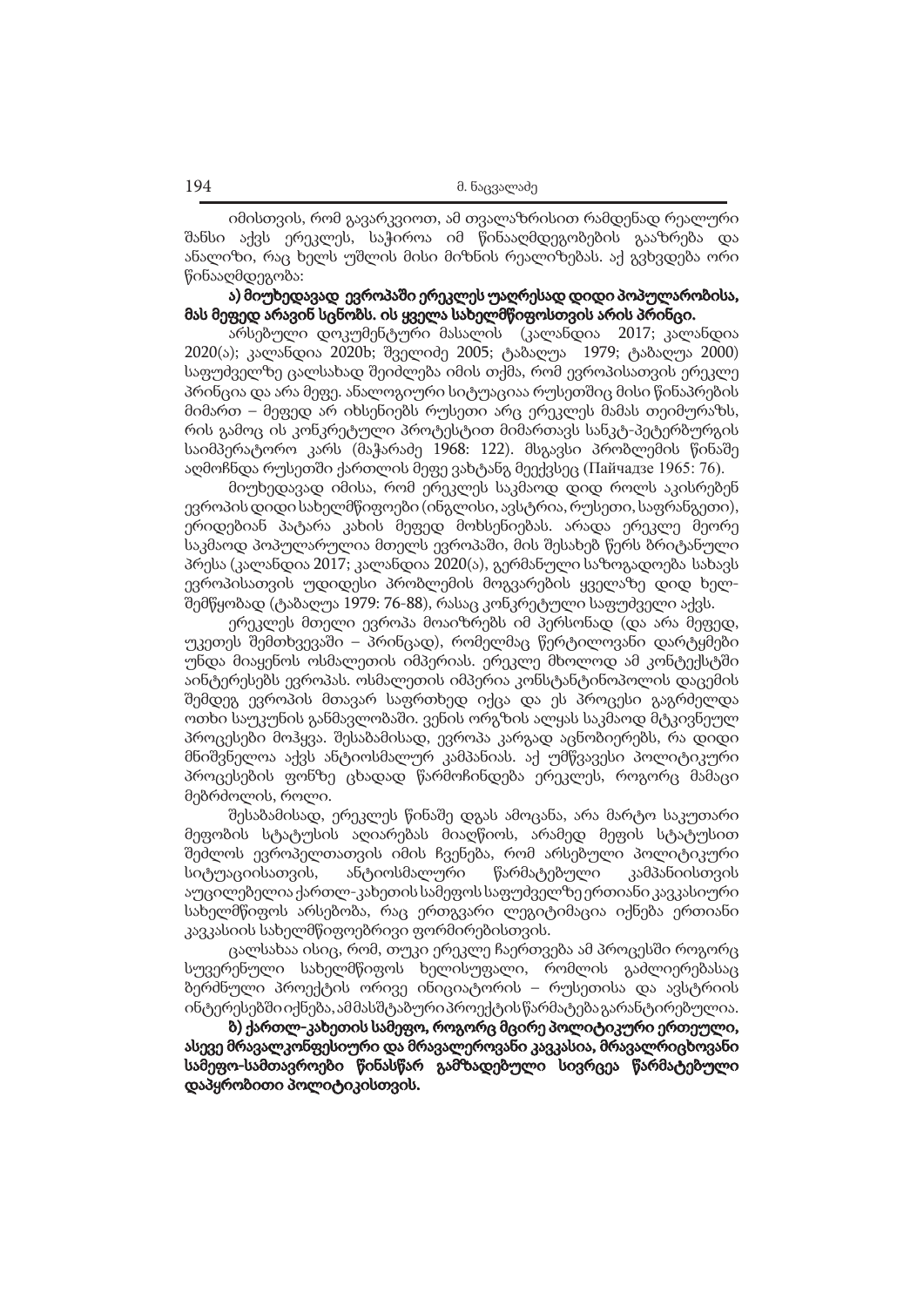ის, რომ საერთაშორისო პოლიტიკური ვითარება, კერძოდ, შვიდწლიანი ომის შედეგად განვითარებული პროცესები, ერეკლეს აძლევს შანსს, ევროპის ქვეყნებს დაანახოს ქართლ-კახეთის საფუძველზე შექმნილი ერთიანი კავკასიური სახელმწიფოს აქტუალობა, ქმნის მოვლენათა განვითარების ვარიაციებს, რომლითაც შესაძლოა ზემოაღნიშნული წინააღმდეგობები მოგვარდეს.

დოკუმენტური მასალისა და პირველწყაროების საფუძველზე არსებული პოლიტიკური ვითარების ანალიზით ჩვენ გვაქვს საშუალება კონკრეტული დასკვნები გამოვიტანოთ კავკასიაში ძლიერი სახელმწიფოს შექმნის იდეისადმი ევროპის სახელმწიფოთა დამოკიდებულების შესახებ.

პრუსია ბალანსის პოლიტიკას ანიჭებს უპირატესობას. ფრიდრიხ მეორის, ევროპის რუხი კადრინალის, კულუარული პოლიტიკისთვის ოფიციალურად ქართლ-კახეთის სამეფოს საფუძველზე ერთიანი კავკასიის საერთაშორისო ურთიერთობათა სისტემის წევრობა ცალსახად არასასურველი და მიუღებელი გახლდათ, რამდენადაც რუსეთის მიერ სრუტეების დაკავების შესაძლებლობა მხოლოდ მას შემდეგ ხდებოდა რეალური, როცა სანკტ-პეტერბურგის საიმპერატორო კარი კავკასიას დაიპყრობდა და თურქეთს გაუმეზობლდებოდა.

თუმცა არის საკითხის მეორე მხარე – დიპლომატიური მანიპულირების მოდელი, რაც განსხვავებულად წარმოაჩენს პრუსიის სამეფოს რეალურ გეგმებს. ამ ფონზე ბუნებრივად იბადება კითხვა – აწყობს კი ევროპას და უპირველესად ფრიდრიხ მეორეს რუსეთის ზესახელმწიფოებრიობა? პასუხი ცალსახაა – რა თქმა უნდა, არა. რამდენადაც ზესახელმწიფო რუსეთი ოსმალეთის დაპყრობის შემდეგ სამიზნედ ისევ ევროპას აირჩევს (Ragsdale 1988: 93-110) და მისი აგრესიაც ამ მიმართულებითაა მოსალოდნელი. შესაბამისად, პრუსიის მიერ რუსეთისათვის სასურველ მოდელად მიჩნეული ანტიოსმალური კამპანიის მებაირახტრეობა მხოლოდ მანიპულაციის ფორმატში უნდა განვიხილოთ.

მეორე მხრივ, ვფიქრობთ, პრუსიისათვის ერეკლე მეორის უსაფრთხო სახელმწიფოებრივი მოდელი – ერთიანი კავკასიური სახელმწიფო არ უნდა ყოფილიყო მისაღები, რამდენადაც ერთიანი კავკასიის ფორმატში არსებული სახელმწიფო თავად ხდებოდა საერთაშორისო სისტემის ანგარიშგასაწევი ძალა და სხვა დიდი სახელმწიფოებისათვის აღმოსავლური პოლიტიკის რეალური ხელშემშლელი.

რაც შეეხება რუსეთს, მისთვის არ არსებობს არანაირი არგუმენტი, რომლის საფუძველზეც კავკასიის დაპყრობის იდეას გაემიჯნება. რუსეთის იმპერიის საგარეო პოლიტიკის სტრატეგიული მიმართულება ცალსახად მოიაზრებს ბოსფორისა და დარდანელის სრუტეების ხელში ჩაგდებას და შემდეგ მის კონტროლს. ქართლ-კახეთის სამეფოს შიდაკავკასიური პოლიტიკის ძირითადი მიმართულება კი არის ერთიანი კავკასიური სახელმწიფოს შექმნა, რასაც საფუძვლად უდევს დავით აღმაშენებლის დროინდელი ერთიანი საქართველოს სახელმწიფოებრივი სისტემური უსაფრთხოების მოდელი.

უდავო ფაქტია, რუსეთის საგარეო პოლიტიკის სტრატეგიული მიზანი ვერ აღსრულდება, ის ვერ ჩაიგდებს ხელთ ბოსფორისა და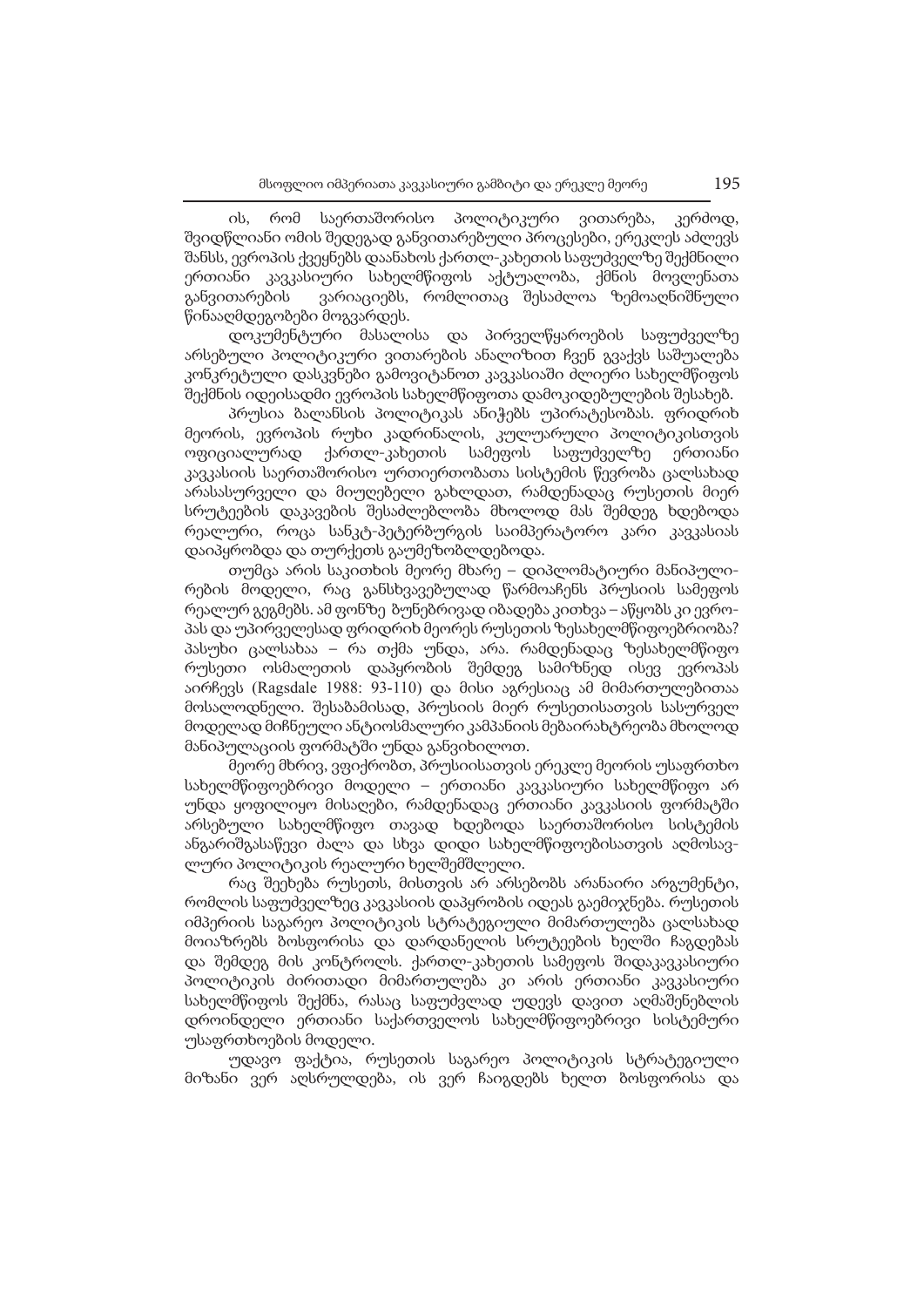დარდანელის სრუტეებს, თუ არ დაიკავა კავკასია, ანუ, ის გეოგრაფიული სივრცე, რომელსაც ერეკლე ერთიან კავკასიურ სახელმწიფოდ მოიაზრებს.

არის მეორე შესაძლო ვარიანტი – საზღვაო გზა, თუმცა ამ გზას 1783 წლის აპრილამდე, ყირიმის დაპყრობამდე, არ ფლობს რუსეთი. არანაკლებ მნიშვნელოვანია თავად რუსეთის სამხედრო პოტენციალი და მისი სახელმწფოებრივი მოწყობის ფორმა და ტრადიციები, შესაბამისად, აშკარაა, საზღვაო გზაც რომ იყოს თავისუფალი, რუსეთი XVIII ს-ის 80 იან წლებში არაა საზღვაო სახელმწიფო და, შესაბამისად, ფანტასტიკის სფეროა შორეული სამხედრო-საზღვაო ოპერაციით კონსტანტინოპოლის დაპყრობა. რუსეთი სახმელეთო სახელმწიფოა და მის მიერ დაპყრობილი ყველა ტერიტორია უშუალოდ ემიჯნება მას. ვფიქრობთ, როცა რუსეთის ხელისუფალნი საუბრობენ კონსტანტინოპოლის დაპყრობაზე, აქ კატეგორიულად უნდა გამოვრიცხოთ საზღვაო მიმართულება და ცალსახად მხოლოდ სახმელეთო ვარიანტი უნდა განვიხილოთ. ოსმალეთის დაპყრობის სახმელეთო ვარიანტი კი რუსეთისათვის არის ის კონკრეტული სამხედრო ოპერაცია, რომელიც, გეოგრაფიული რეალობიდან გამომდინარე, კავკასიის დაპყრობის გარეშე ვერ განხორციელდება. შესაბამისად, ამ პრიზმიდან საკმაოდ ირონიული ჩანს როგორც რუსეთის, როგორც მოკავშირის სტატუსი, ისე ამ სტატუსის შეფუთვა ერთმორწმუნეობის იდეით.

კავკასიაში სახელმწიფოს როგორც ფაქტის არსებობის მიმართ უარყოფითი პოზიცია აქვს საფრანგეთსაც, რაც კარგად ჩანს ფინკენშტეინის ზავით. 1807 წელს, როცა განსაკუთრებულად დაიძაბა ურთიერთობა ინგლისსა და საფრანგეთს შორის, როცა ნაპოლეონი ინგლისზე შეტევას ინდოეთში აპირებს, ბუნებრივია, გრძნობს, რომ სამხედრო კამპანიის გასაიოლებლად აღმოსავლელი მოკავშირეა საჭირო, მით უფრო, რომ ინგლისის აღმოსავლური პოლიტიკის დასაყრდენი რუსეთია.

შესაბამისად, ინდოეთში ლაშქრობის წინ საფრნგეთი ირანთან ცდილობს დაახლოებას. სწორედ ამ მიზანს ემსახურება 1807 წლის 4 მაისს საფრანგეთსა და სპარსეთს შორის აღმოსავლეთ პრუსიის ქალაქ ფინკენშტეინში დადებული ხელშეკრულება, რომელსაც ოდიოზური პოლიტიკური მოღვაწე ტალეირანი აწერს ხელს.

საცნაური კი ისაა, რომ სპარსეთის გულის მოგებას ნაპოლეონი მისთვის რუსეთის მიერ ოკუპირებული საქართველოს დაბრუნების დეკლარირებით ცდილობს. 16-პუნქტიან ხელშეკრულების მესამე და მეოთხე პუნქტი სწორედ ამ საკითხის მოგვარებას ეხება:

"მუხლი 3. მისი უდიდებულესობა საფრანგეთის იმპერატორი იტალიის მეფე საქართველოს მისი უდიდებულესობა სპარსეთის იმპერატორის კანონიერ კუთვნილებად ცნობს" (Gardane 1865: 73).

"მუხლი 4. იგი [ნაპოლეონი] იღებს ვალდებულებას, ყოველი ღონე იხმაროს, რათა აიძულოს რუსეთი დატოვოს საქართველოსა და სპარსეთის ტერიტორიები და ამას სამშვიდობო ხელშეკრულებით მიაღწიოს. ეს ევაკუაცია მისი პოლიტიკისა და ყურადღების მუდმივი საგანი იქნება" (Gardane 1865: 73).

საგულისხმოა, რომ საფრანგეთის საგარეო საქმეთა სამინისტროს არქივში დაცულია სპეციალური საქმე, რომელიც ამ ხელშეკრულების დეტალებს მიმოიხილავს. ამ საქმეშია 1839 წლის ჩანაწერი –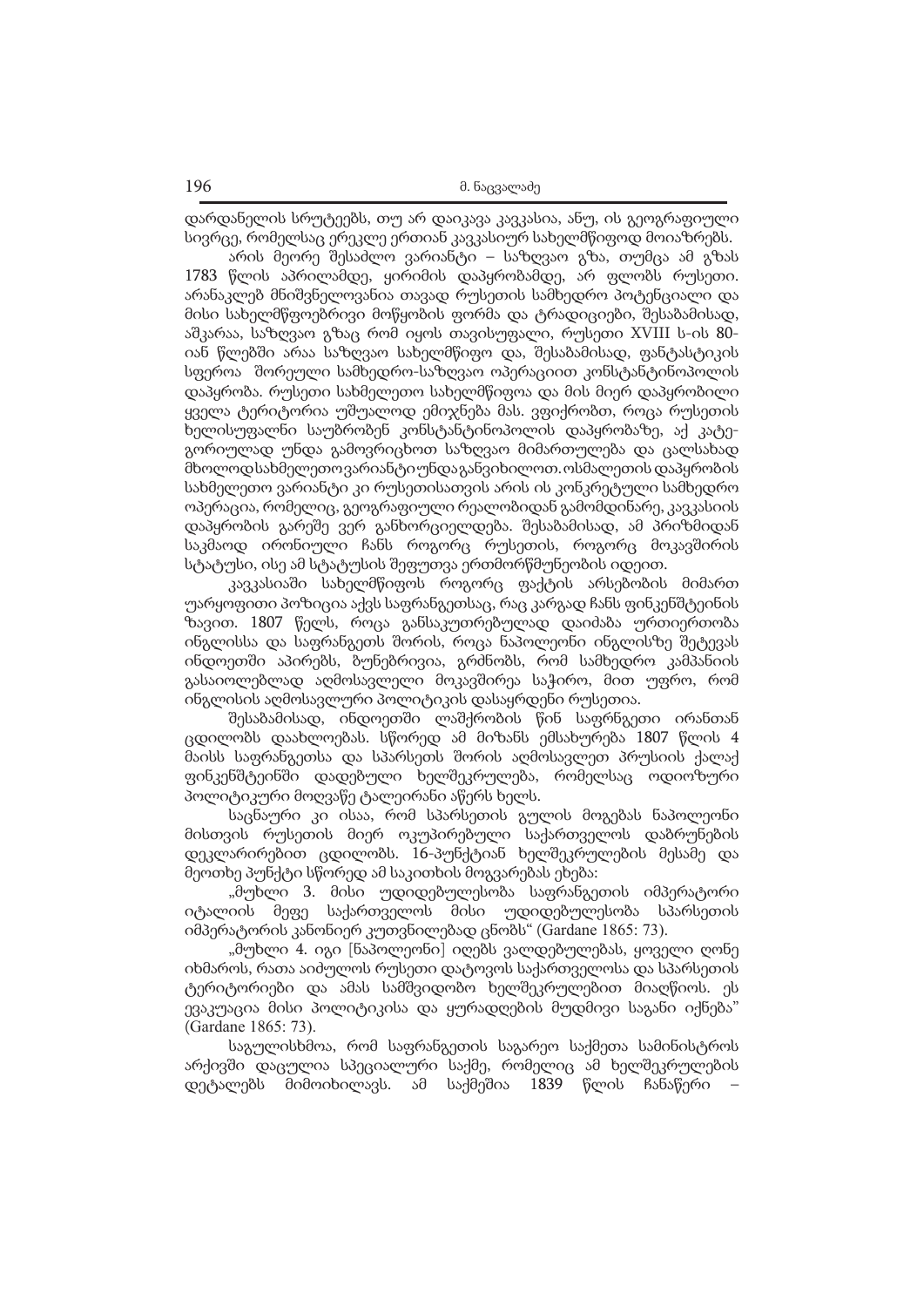ფრანგი ისტორიკოსის ლეფევრ დე ბეკურის შეფასება, რომლითაც დადასტურებულია, რომ ფინკენშტეინის შეთანხმების მთავარი პუნქტები იყო საქართველოსთან დაკავშირებული მესამე და მეოთხე პუნქტი, დანარჩენი კი მეორეხარისხოვანი გახლდათ (ნაჭყებია 2012: 191).

ტალეირანის ოფიციალური დამოკიდებულება საქართველოს მიმართ ფაქტობრივად იმეორებდა ევროპის დიდი სახელმწიფოების პოზიციას, რაც ავსტრიასთან ერთად სწორედ რუსეთს შეეძლო დაეძლია და ევროპის გადანაწილების ის საიდუმლო გეგმა – ბერძნული პროექტი რეალობად ექცია.

ერთადერთი სახელმწიფო ევროპაში, რომელიც ქართლ-კახეთის სამეფოს მოკავშირეა და აწყობს ერთიანი კავკასიის სახელმწიფოებრივი იდეის რეალიზება, ავსტრიის იმპერიაა. ბერძნულ პროექტში საქართველოს ფაქტორის ჩართვის მცდელობამ, თავის მხრივ, ვენის საიმპერატორო კარისთვის სხვა პერსპექტივა დასახა. გამომდინარე იქიდან, რომ ვენა, თბილისი და სანკტ-პეტერბურგი ქრისტიანული გლობალიზაციის თვალსაზრისით შეადგენს საკმაოდ საინტერესო გეოგრაფიულ არეს, რაც მეტ-ნაკლებად ემთხვევა რომის იმპერიის ფარგლებს, თბილისსა და ვენაში კარგად ხედავენ, რომ ეს ის შანსია, რომლითაც თავდაცვისათვის შექმნილი კავშირი სხვა უფრო გრანდიოზული შესაძლებლობებისთვის შეიძლება იქნას გამოყენებული. ეს შესაძლებლობები ორივე ქვეყნისთვის პრაქტიკული გზაა თვისებრივად სხვა პოლიტიკურ რეალობაში გარდასახვისათვის.

სწორედ ამ მიზანს ემსახურება ერეკლე მეორის გადაწყვეტილება, ორი ელჩობა გააგზავნოს ვენაში, ავსტრიის იმპერატორთან, ჯერ – 1781 წელს, შემდეგ კი – 1782 წელს. ეს რუსეთისთვის მიუღებელი დიპლომატიური აქტივობაა, რაც ორივე მცდელობისას მთავრდება ქართლკახეთის მეფის მიერ გაგზავნილი კაპუცინელი ელჩების მკვლელობებით. $^4$ მიუხედავად ამისა, წერილებმა მაინც ჩააღწია ვენაში, რომელთაც განსაკუთრებული გულმოდგინებით წელიწად-ნახევრის განმავლობაში სწავლობს მსოფლიო რანგის დიპლომატი, შვიდწლიანი ომის შემდგომი დიპლომატიური რევოლუციის ავტორი ვენცელ კაუნიცი, რომლისთვისაც ქრისტიანული გლობალიზაციის ქართულ-ავსტრიული მოდელი ახალი, უმნიშვნელოვანესი გამოწვევაა, მით უფრო, რომ ერეკლე ბერძნულ პროექტთან ერთად ავსტრიის იმპერატორს სთავაზობს "სპარსული პროექტის" განხილვის იდეასაც, რაც ევროპის გადანაწილების რუსულავსტრიულ მოდელს სრულფასოვან სახეს სძენს ევროპის უსაფრთხოების პრევენციის მიზნით.

ქართული მხარის ინიციატივაა შეუქცევად პროცესად აქციოს დასახული მიზანი და ჩაერთოს სრულფასოვან მოთამაშედ ბერძნულ პროექტში, ამასთან, შეიტანოს ევროპის გადანაწილების გეგმაში გარკვეული კორექტივები. ბაგრატიონთა ეს პოზიცია ვენის საიმპერატორო კარისთვის ქმნის იმის წინაპირობას, რომ ეს კონკრეტული წინადადებები განხილულ

 $^4$  აღნიშნულ საკითხს დაწვრილებით ვიხილავთ შემდეგ სტატიებში: 1. Русская драматургия убийств европейских послов Ираклия II. Научный журнал № 4(59), Москва, 2021.c29-41; 2. Unknown anatomy of Georgian diplomatic assassinations. Scientific Collection «InterConf», (42): 1st International Scientific and Practical Conference «Theory and Practice of Science: Key Aspects» (February 19-20, 2021) at Rome, Italy. pp. 623-645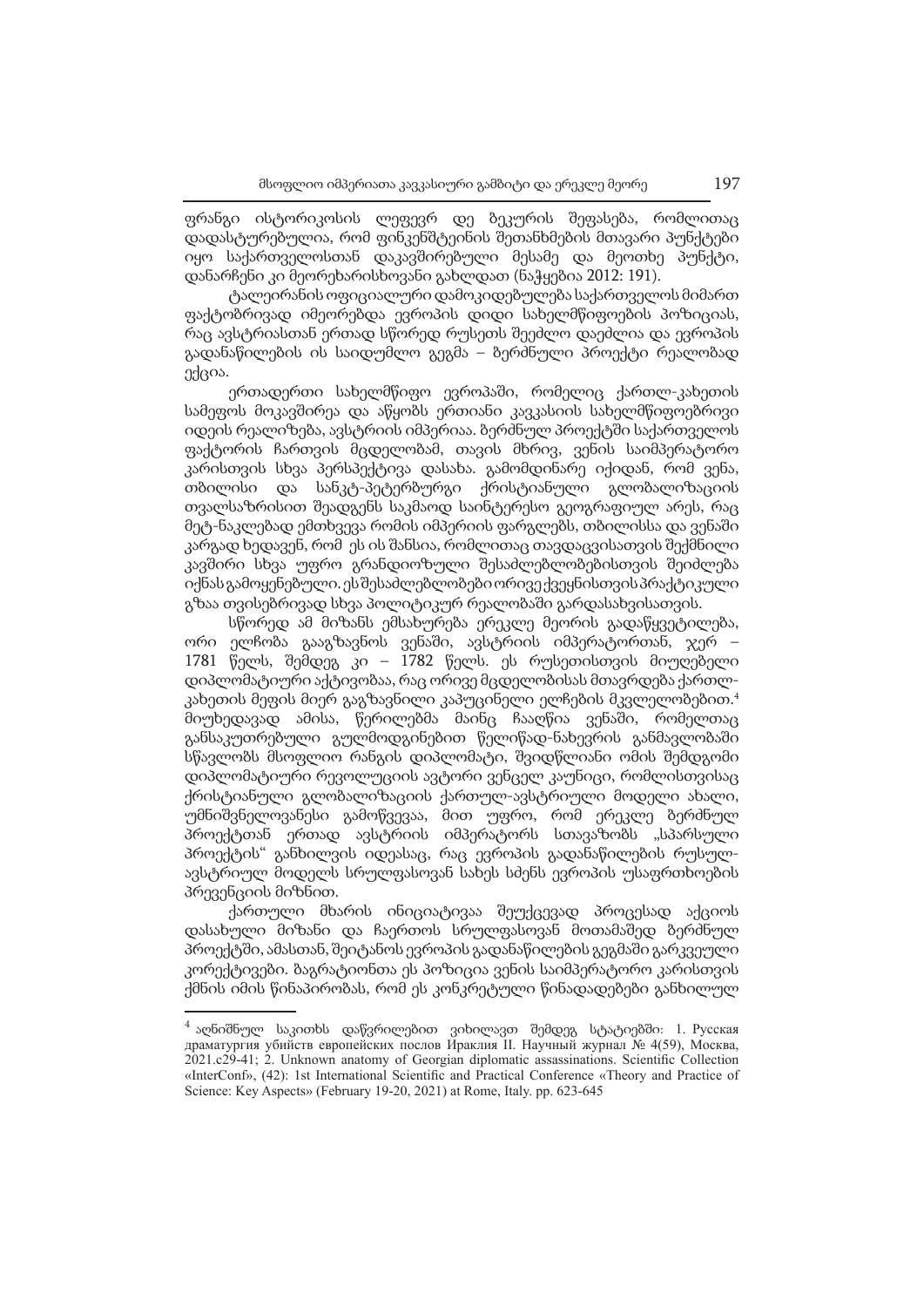იყოს ერთიანი ქრისტიანული გლობალური სივრცის ჩამოყალიბების თვალსაზრისით.

ამრიგად, ავსტრიისათვის ბერძნულ-სპარსული პროექტების ერთობლიობა წარმოჩინდება არა მხოლოდ ოსმალეთის აგრესიისგან დაცვის თვალსაზრისით საინტერესო მოდელად – აქ უფრო სხვა, გრანდიოზული მასშტაბები იკვეთება.

სწორედ ევროპის ამგვარი გადაწყობაა ახალი გამოწვევა ავსტრიელი დიპლომატის ვენცელ კაუნიცისთვის, რომელმაც მანამდე უკვე შეძლო საუკუნეების განმავლობაში მძაფრად დაპირისპირებული სახელმწიფოების – ავსტრიისა და საფრანგეთის დაახლოება (Ивонин 2007: 28-38).

აქ უმნიშვნელოვანესი ფაქტორია ის, რომ ავსტრიის იმპერატორები არიან ამავდროულად საღვთო რომის იმპერატორებიც. თუმცა განსაკუთრებული მნიშვნელობა აქვს იმ ფაქტს, რომ XVIII ს-ში საღვთო რომის საღვთო იმპერატორის ტიტული სიმბოლური გახდა და ფაქტობრივად უფუნქციო დანამატად იქცა. სწორედ ეს უფუნქციო დანამატი განსაკუთრებულად მნიშვნელოვანი რეზერვია ვენის საიმპერატორო კარისთვის საგარეო პოლიტიკური, ამბიციური მიზნების განხორციელების თვალსაზრისით.

აშკარაა, რომ ავსტრიის იმპერია მხოლოდ სამხედრო ძალით ვერ გადაჭრის იმ პრობლემებს, რასაც პრუსია უქმნის, ამიტომაც მან სხვა კოზირი უნდა გამოიყენოს. ერთიანი გლობალური ქრისტიანული სივრცის შექმნა მას თეორიულ საფუძველს უქმნის იმისათვის, რომ არა მარტო პრუსია, საფრანგეთიც თავის გავლენის სფეროში მოაქციოს.

ზემოაღნიშნული ფაქტორებიდან გამომდინარე, ავსტრიის იმპერატორ იოზეფ მეორისათვის ერეკლე მეორის წინადადებების გათვალისწინება საკმაოდ მომგებიანია რამდენიმე გარემოების გამო:

1. ერთიანი ქრისტიანული გლობალური მოდელის ამოქმედება ავსტრიის სასარგებლოდ წყვეტს შიდაგერმანულ დაპირისპირებებს. ავსტრიის იმპერიას უხდება მუდმივი ბრძოლა პრუსიის სამეფოს წინააღმდეგ, რაც მიზნად ისახავს პირველობის მოპოვებას გერმანულ სივრცეში. ეს ბრძოლა ეხება არა მარტო პოლიტიკურ, არამედ ზეპოლიტიკურ ინტერესებს, რაც ითვალისწინებს საღვთო რომის იმპერიაში, რომელიც ლოკალიზებულია გერმანული არეალში, ნომინალური პირველობა რეალურ პირველობად აქციოს.

2. საღვთო რომის იმპერიის გაძლიერება რეალურ საშუალებას ქმნის ავსტრიისათვის რუსეთთან პოლიტიკურ კავშირს უფრო მასშტაბური, გლობალური ფორმა და შინაარსი შესძინოს. ერთი მხრივ, რუსეთის იმპერიის, როგორც მართლმადიდებლური სამყაროს გავლენიანი წარმომადგენლის,

<sup>&</sup>lt;sup>5</sup> აღნიშნულ საკითხს დაწვრილებით ვიხილავთ შემდეგ სტატიებში: 1. გეორგიევსკის ტრაქტატის ქართულ-ავსტრიული უცნობი პრელუდიები, სამეცნიერო შრომების კრებული, იაკობ გოგებაშვილის სახელობის თელავის სახელმწიფო უნივერსიტეტი №1 (33) თბ., 2020, გვ. 31-43; 2. Russian Empire and Georgian-Austrian Diplomatic Relations in the 80s of the XVIII century. «Humanities and Social Sciences in Europe: Achievements and Perspectives». Proceedings of the 7th International symposium (January 25, 2020). Premier Publishing s.r.o. Vienna. 2021. pp 12-26; 3. Georgian-Austrian political variations of the 80-ies of the XVIII century. Scientific Collection «InterConf», (50): with the Proceedings of the 8thInternational Scientific and Practical Conference «Scientific Horizon in The Context of Social Crises» (April11-12, 2021). Tokyo, Japan:Otsuki Press, 2021. p 351-363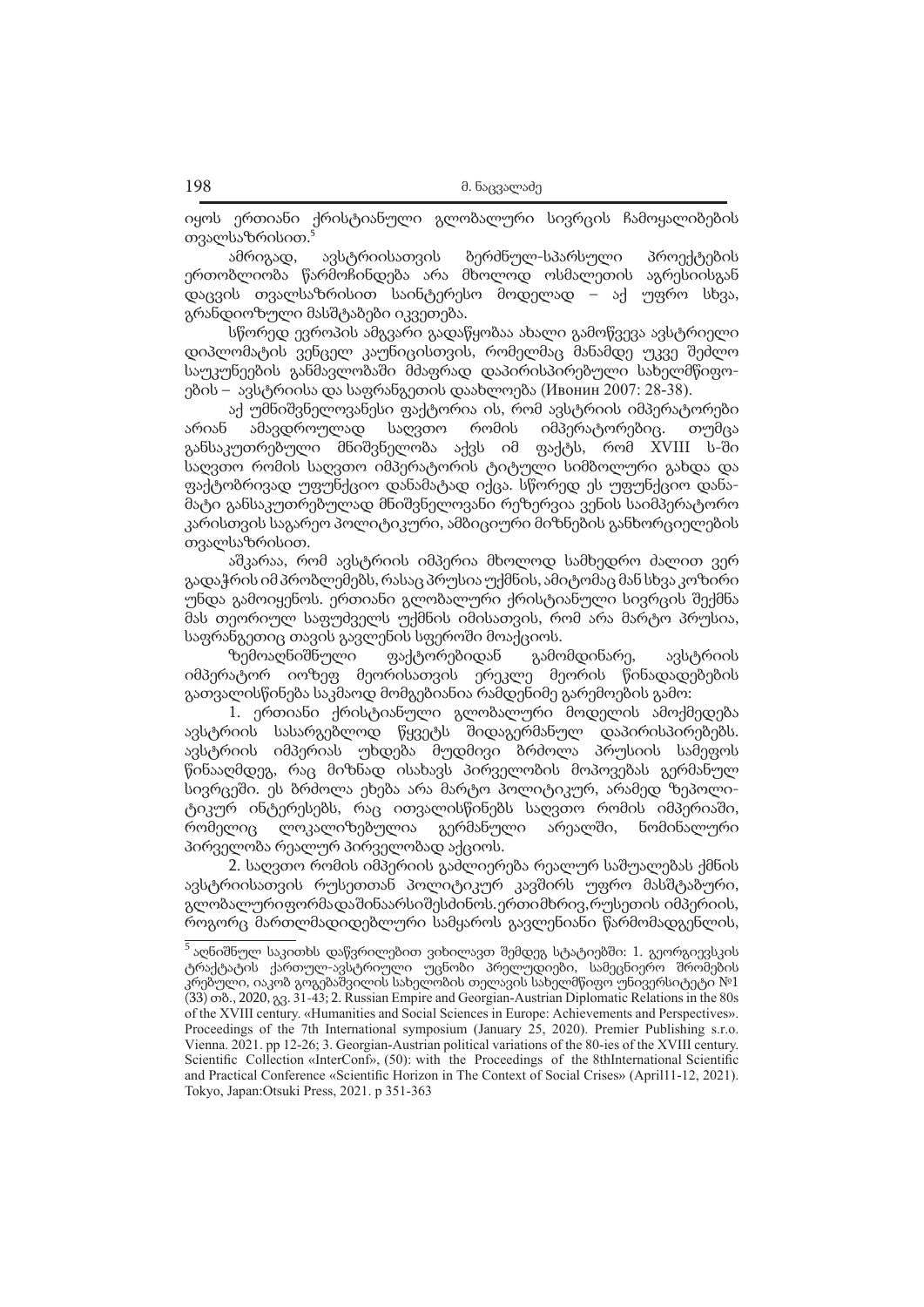ამავდროულად მესამე რომის და, მეორე მხრივ, ავსტრიის იმპერიის, იგივე საღვთო რომის იმპერიის, პოლიტიკური კავშირი გარდაისახოს უფრო მასშტაბურ ერთიან ქრისტიანულ გლობალურ სივრცედ, რაც რეალურად რომის იმპერიის საზღვრების აღდგენაა. ეს ფაქტობრივად ევროპის ყველა დროის ყველა იმპერიის საარაკო ოცნება გახლდათ.

3. ერთი მხრივ, საღვთო რომის იმპერიისა და, მეორე მხრივ, მართლმადიდებლური ევროპის, იგივე მესამე რომის, პოლიტიკური ურთიერთობები და თანხვედრი პოლიტიკური ინტერესები ქმნის ერთიანი ქრისტიანული გლობალური სივრცის შექმნის შესაძლებლობებს.

ამ კონტექსტიდან ცხადად იკვეთება ისიც, რომ რომის რეინკარნაცია – ერთიანი გლობალური ქრისტიანული სივრცე, როგორც თავდაცვის სისტემური მოდელი, ოსმალური აგრესიის გასანეიტრალებლად უფრო ეფექტური პრევენციის საშუალებაა, ვიდრე რუსეთ-ავსტრიის პოლიტიკური კავშირი.

რაც შეეხება საქართველოს, ქრისტიანული გლობალიზაციის პროექტის რეალურად განხორციელების შემთხვევაში ხდება საერთაშორისო ურთიერთობის სისტემის წევრი და სახელმწიფოებრივი ინტერესების შესაბამისად ქმნის მართვის იმ მოდელს, რომელსაც შეეძლო გაენეიტრალებინა საუკუნეების განმავლობაში პერმანენტულად შექმნილი ის იმპერიული სტრუქტურული მექანიზმები, რომელიც ხელს უშლიდა ერთიანი კავკასიური, ძლიერი სახელმწიფოს ჩამოყალიბების პროცესს.

ერეკლეს სურს ევროპა დაარწმუნოს, რომ ოსმალეთის იმპერიის პრობლემა, რომელიც სათავეს იღებს 1453 წლიდან და თავსატეხად ექცა მსოფლიოს შემდგომი ოთხი საუკუნე-ნახევრის განმავლობაში, ვერ გადაიჭრება ერთიანი კავკასიური პოლიტიკური სივრცის მხრიდან მხარდაჭერის გარეშე.

#### დასკვნა

ამრიგად, XVIII საუკუნის მეორე ნახევრის მსოფლიო ისტორიული პროცესის, ევროპის პოლიტიკური მდგომარეობისა და განვითარების ტენდენციების შესწავლის შედეგად დგინდება, რომ კავკასიაში ძლიერი სახელმწიფოს არსებობის მოტივაცია მხოლოდ ავსტრიის იმპერიას გააჩნია, რომელსაც რომის საღვთო იმპერიის სტატუსით სურს ხელშეკრულების დადება ერეკლე მეორესთან და ამით რომის ტრადიციული საზღვრების აღდგენა, რაც მას მნიშვნელოვან უპირატესობას აძლევს პრუსიასა და სხვა ევროპულ სახელმწიფოებთან ურთიერთობისას.

რაც შეეხება საერთაშორისო ურთიერთობათა სისტემის სხვა წევრებს, დიდ სახელმწიფოებს, ისინი ცალსახად უარყოფითად უდგებიან კავკასიის სივრცეში ძლიერი სახელმწიფოს არსებობის საკითხს, რამდენადაც:

1. რუსეთის საგარეო პოლიტიკის მიზანი ბოსფორისა და დარდანელის სრუტეების დაკავება პრაქტიკულად გამორიცხავს რუსეთისა და საქართველოს მოკავშირეობას, რამდენადაც კავკასია მისთვის რჩებოდა იმ გეოგრაფიულ სივრცედ, რომელიც ადრე თუ გვიან უნდა დაეპყრო.

2. საფრანგეთისა და ბრიტანეთის აღმოსავლურ პოლიტიკას და ირანთან მჭიდრო სავაჭრო ურთიერთობას არ სჭირდება საერთაშორისო ურთიერთობათა სისტემის ახალი წევრი, რომელიც მათ ვაჭრობაში გაუწევს კონკურენციას.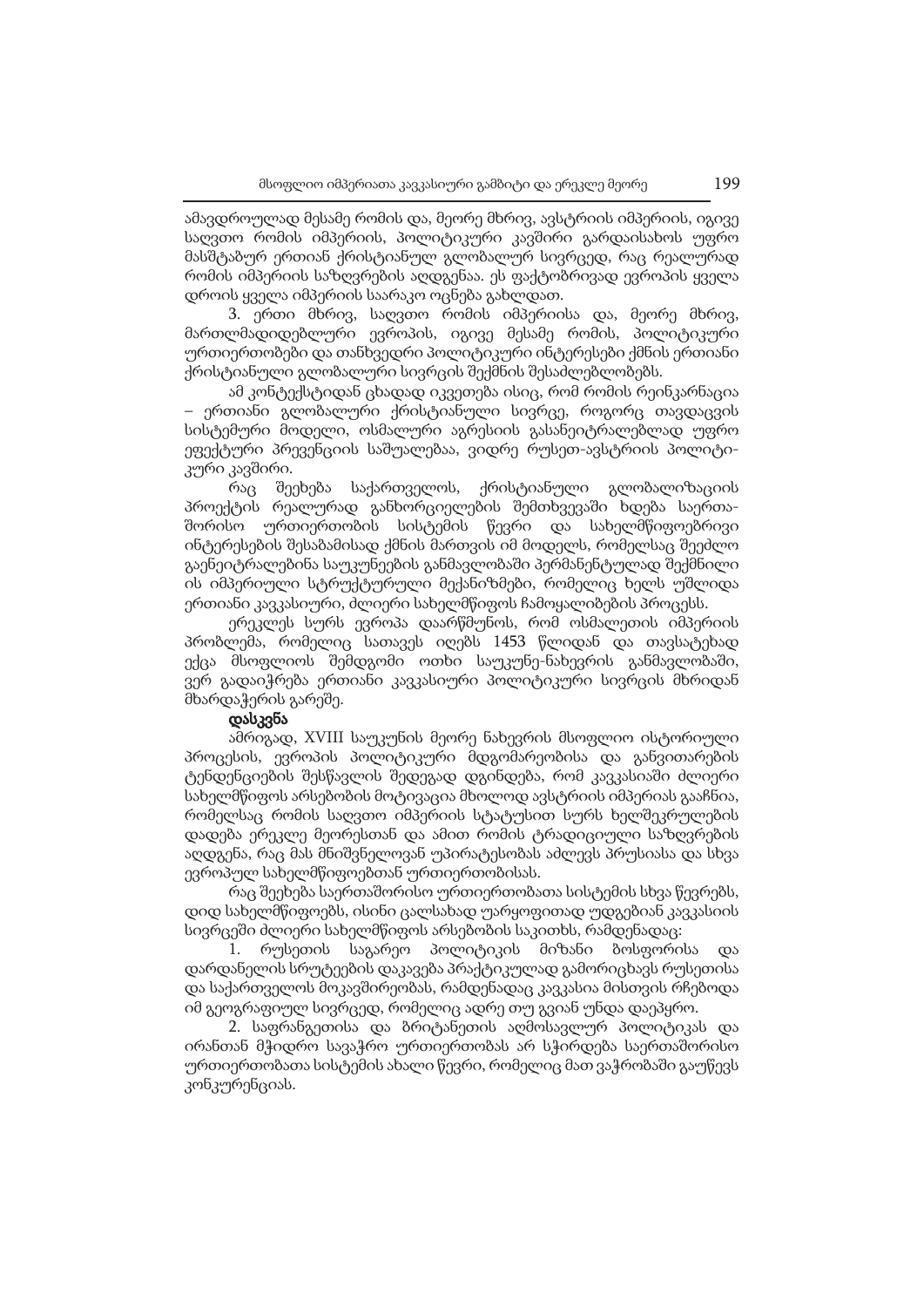3. პრუსიას, რომლის ინიციატივითაც შეიქმნა "ბერძნული პროექტი", რომელიც გარდა ოსმალეთის განეიტრალების საკითხისა, რუსეთის ევროპიდან მოშორების პროექტიც გახლდათ, არ აწყობდა ძლიერი სახელმწიფო კავკასიაში, რომელიც უპირობოდ მოუგებს რუსეთს და ხელს ააღებინებს კონსტანტინოპოლის დაპყრობის იდეაზე. მოვლენათა ასეთი განვითარებისას არ იყო გამორიცხული რუსული აგრესია ისევ ევროპისაკენ მიმართულიყო, რითაც პრუსიისათვის სასიცოცხლო გეგმის განხორციელებას დამატებითი ბარიერი ექმნებოდა.

4. ოსმალეთი და ირანი 1555 წელს მიღებული ამასიის სისტემის დამცველნი იყვნენ, რომლითაც კავკასია ერთმანეთში ჰქონდათ გადანაწილებული და, ბუნებრივია, ვერ ელეოდნენ კავკასიის მფლობელის სტატუსს.

ევროპის სახელმწიფოების მხრიდან კავკასიისადმი ამგვარი დამოკიდებულებით ხელიდან იქნა გაშვებული ის შანსი, რომელიც საშუალებას იძლეოდა სწორედ ერეკლეს დახმარებით მოგვარებულიყო იმდროინდელი ევროპისათვის ყველაზე მტკივნეული საკითხი – ოსმალეთის პრობლემა, რომელიც მომდევნო საუკუნე-ნახევრის მანძილზე, 1922 წლამდე, კვლავ დარჩა მსოფლიო პოლიტიკისათვის ერთ-ერთ უმნიშვნელოვანეს თავსატეხად.

### გამოყენებული ლიტერატურა და წყაროები

დუმბაძე 1973: დუმბაძე მ., ბრძოლა საქართველოს გაერთიანებისათვის XVIII ს-ის 40-80-იან წლებში. საქართველოს ისტორიის ნარკვევები, 8 ტომად, ტ. 4, საქართველო XVI საუკუნის დასაწყისიდან XIX საუკუნის 30 იან წლებამდე. თბილისი, 1973. გვ, 600-693,

თაბუაშვილი 2010: თაბუაშვილი ა., ერეკლე მეორის ეკონომიკური კონცეფციები და რეფორმები ქვეყნის მმართველობის მოდერნიზაციისათვის. თბილისი, 2010.

თაბუაშვილი 2020: თაბუაშვილი ა., ფეოდალური ხანის საქართველოს ეკონომიკური ისტორია. თბილისი, 2020.

კალანდია 2017: მეფე ერეკლე ბრიტანულ და ირლანდიურ პრესაში (Prince Heraclius in the British and Irish press). ცნობები შეაგროვა, შესავალი და კომენტარები დაურთო გ. კალანდიამ. თბილისი, 2017.

კალანდია 2020(ა): ბრიტანული წყაროები საქართველოს შესახებ (British sources about Georgia), ნაწილი 1. შეადგინა და გამოსაცემად მოამზადა გ. კალანდიამ. თბილისი, 2020.

**კალანდია 2020(ბ):** ბრიტანული წყაროები საქართველოს შესახებ (British sources about Georgia), ნაწილი 2. შეადგინა და გამოსაცემად მოამზადა გ.კალანდიამ. თბილისი, 2020.

მაისურაძე 1992: მაისურაძე გ., ქართველი და სომეხი ხალხების ურთიერთობა XIII-XVIII საუკუნეებში. თბილისი, 1982.

მაჭარაძე 1968: მაჭარაძე ვ., მასალები XVIII საუკუნის მეორე ნახევრის რუსეთ-საქართველოს ურთიერთობის ისტორიისათვის, ნაწილი 2, თეიმურაზ მეორის ელჩობა რუსეთში. თბილისი, 1968.

ნაცვალაძე 1984: ნაცვალაძე მ., რაფიელ დანიბეგაშვილის ინდოეთში მოგზაურობის რამდენიმე საკითხისათვის. ახალგაზრდა მეცნიერ